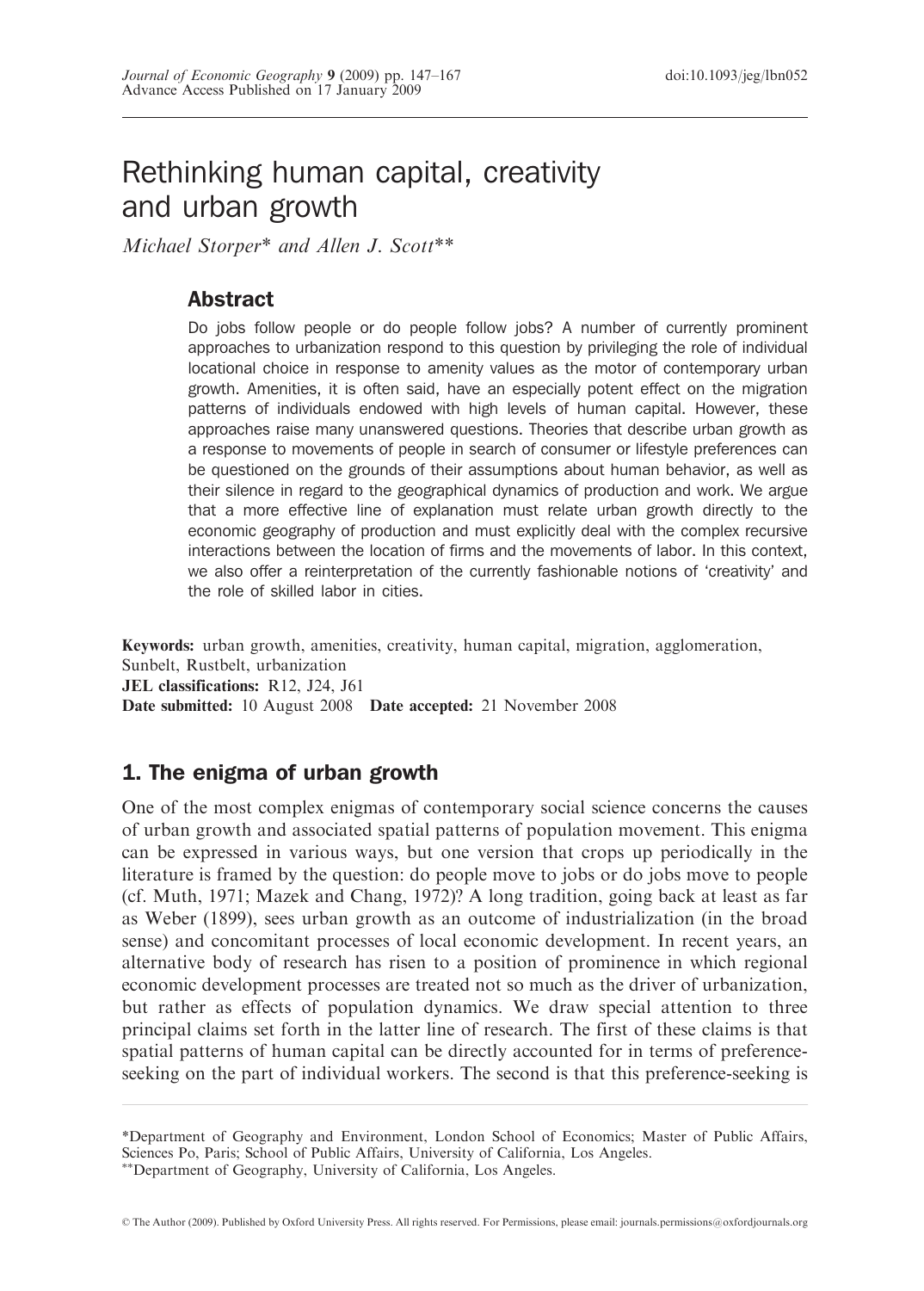focused on the qualitative attributes of places, and above all on the amenities that they offer. These claims lead on to a third contention, namely, that workers selectively migrate to cities that are favored with relevant amenities and that this then accounts for urban growth. In particular, places that can attract workers with high levels of human capital, it is said, will grow with special rapidity because of the entrepreneurial, creative and innovative energies that these workers carry with them.

Our objective in this article is to examine these claims in more detail, to highlight what we take to be their essential shortcomings, and then to lay out an alternative theoretical framework for approaching issues of urban growth. We begin with an admittedly lengthy review of recent arguments that amenity-driven population dynamics are critical to explaining urban growth. This review is necessary in order to pinpoint the essentials of these arguments and to initiate a critical rethinking of the question of how cities grow. Our own argument is that the key to this question can be found in the spatial logic of productive activity and that individual choices about residential location are profoundly shaped by the possibilities and constraints created by this situation.

## 2. Amenities, human capital and urban growth: three approaches

### 2.1. Background

Human capital figures as one of the central elements of modern economic growth theory. In the Romer–Lucas model, long-run growth is rendered possible by increasing returns to scale, whose source is identified as knowledge. For its part, knowledge has a tendency to grow indefinitely, for it can be endlessly re-used, is extremely leaky (and hence its circle of users continually expands), and can be combined and recombined in virtually unlimited ways. This endogenous growth theory raises the empirical problem of the specific conditions that enable knowledge to increase over time. One major line of explanation centers on the embodiment of knowledge in better educated, more productive people, and this is the human capital branch of growth theory most closely identified with Lucas (1988). Other branches emphasize the productivity of the R&D sector, cognitive capacity, institutional arrangements (with both positive and negative effects) and a host of additional possible influences on the accumulation, application and diffusion of knowledge (see Jones, 2004, for a review of microeconomic aspects, and Lundvall, 1992 for institutional dimensions).

Knowledgeable people, of course, are not evenly distributed in geographic space. In a multi-region open economy with high levels of population mobility, the map of human capital is constantly being reshaped by labor migration. In addition, human capital is in part created in situ by means of education, training, on-the-job learning and broad processes of socialization. Human capital may also be created via interactions between appropriately matched or complementary individuals. In turn, the resulting stock of human capital of a city affects its economic performance in a variety of ways. There can thus be no denial of the importance of investigating the forces that influence the movements of people, that contribute to changes in the geographical distribution of human capital, and that hence might play a role in local economic growth. But how should we investigate these matters? The theories that have become prominent in the urban growth debate in recent years all suggest that the locational choices of individuals with high levels of human capital are made principally in response to features of the urban environment that we can generally call 'amenities'. Three notably influential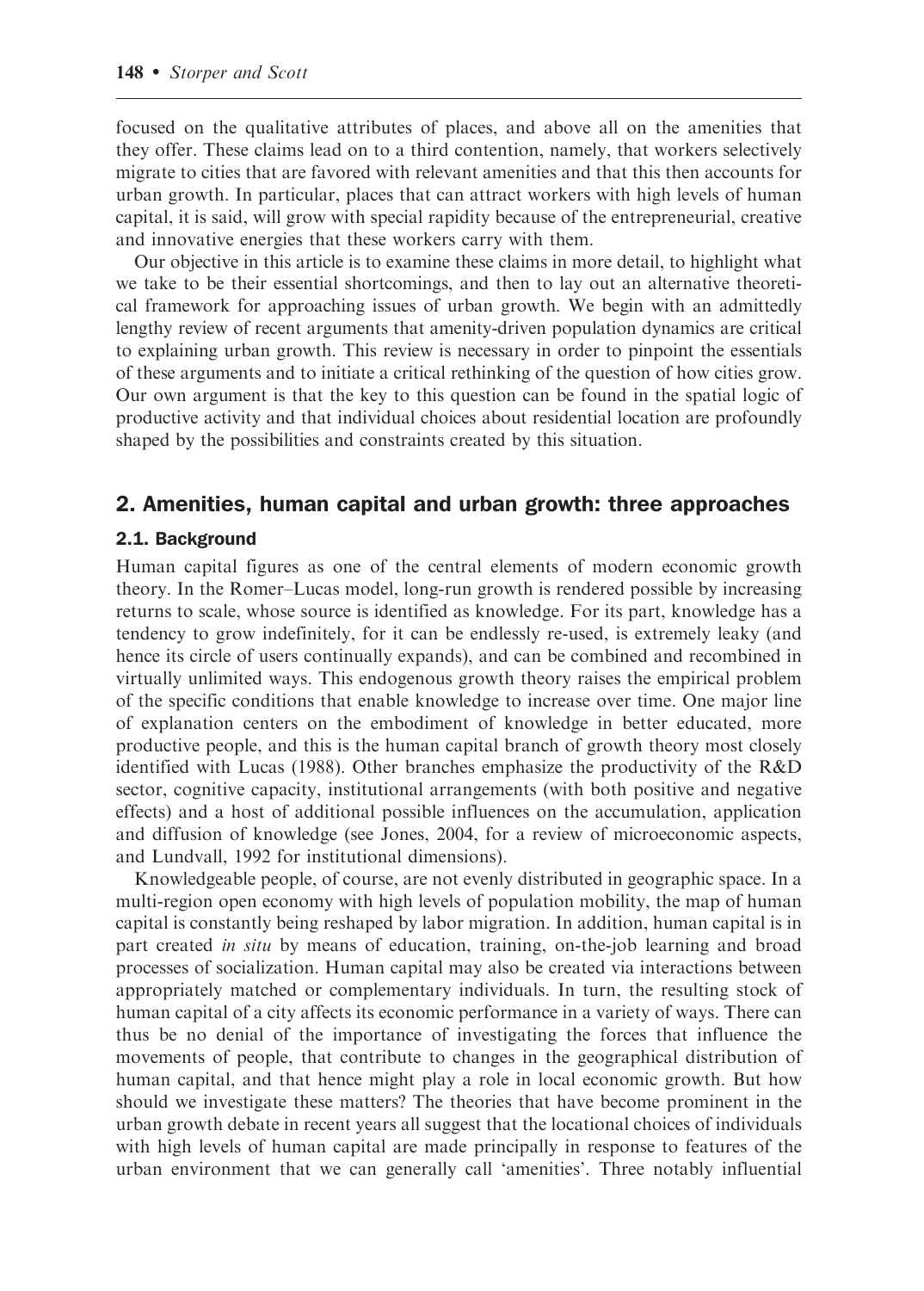contributions along these lines include (a) Florida's 'creative class' theory, (b) the research of Glaeser and a number of co-workers focusing on a widely ranging set of amenities—both social and natural—that they claim underlie urban growth and (c) Clark's notion of the city as an entertainment machine.

#### 2.2. Technology, talent and tolerance: the creative class

Florida (2002, 2003, 2004) has proposed that attracting and retaining a 'creative class' is fundamental to regional economic dynamism. Florida's identification of the creative class with 'people who add economic value through their creativity' is explicitly intended to go beyond approaches based on traditional human capital indices (Florida, 2004). The creative class is defined by procedures that variously entail (a) sorting out relevant occupations on the basis of workers' educational levels, (b) combining these with occupations characteristic of 'knowledge intensive sectors', (c) including additional occupations representing workers who operate 'in unique ways to fit the situation' and who 'exercise a great deal of judgment' and finally (d) adding in 'artistic' occupations. Thus, the method comes at 'creativity' from several directions (education, sector, vocation) to yield a set of occupations that then identify the 'creative class' and its 'super creative core'. There is now a literature that attempts to compare the performance of creative class variables defined in this manner to standard educationbased variables in accounting for urban growth. In statistical terms, most analysts conclude that creative class variables perform only marginally differently—sometimes slightly better, sometimes slightly worse—from the standard measures (Wojan, Lambert and McGranahan, 2007; Rauch and Negrey, 2006; Donegan et al., 2008).

Florida elaborates a theoretical model which holds that the presence of the creative class in any given place leads to local 'creativity', and this then positively affects regional economic growth in the form of high levels of innovation and the expansion of creative and technology-intensive sectors. Florida claims that creativity is the result of 'social interaction', 'authenticity' and 'identity', which together generate the 'power of place' and hence regional dynamism (Florida, 2002, ch. 12). The notion that interaction among individuals leads to positive growth effects is, of course, consistent with the wider literature on learning and knowledge spillovers in local labor markets. Most research on this matter suggests that people learn from one another within structured production communities, as represented for example by distinct spatial clusters of employment or patenting activity (e.g. in information technology; pharmaceuticals/life sciences; financial services) (Feldman, 1994; Acs, 2002; Sonn and Storper, 2008). Florida implies that the basis for creative interaction is established simply by the co-presence of creative people in any given locality, and—unlike most theories of innovation—pays no attention to any additional processes that channel and stimulate such interaction.

By contrast, Florida is quite clear on how and why creative people congregate together in the first place. The basic variable at work in this regard is the amenities to be found in any given locality. The principal amenity said to act as a magnet for the creative class and to enhance creativity in general is tolerance. Since tolerance cannot be observed directly, it is indicated, according to Florida, by diversity, which in turn is measured by a composite index of the incidence of bohemians (artists), gays and foreign-born in the population. Individuals in these groups are seen as basic tracking molecules, symptomatic of an atmosphere of openness, forbearance and possibility (i.e. tolerance) that is claimed to be especially attractive to the creative class. Diversity and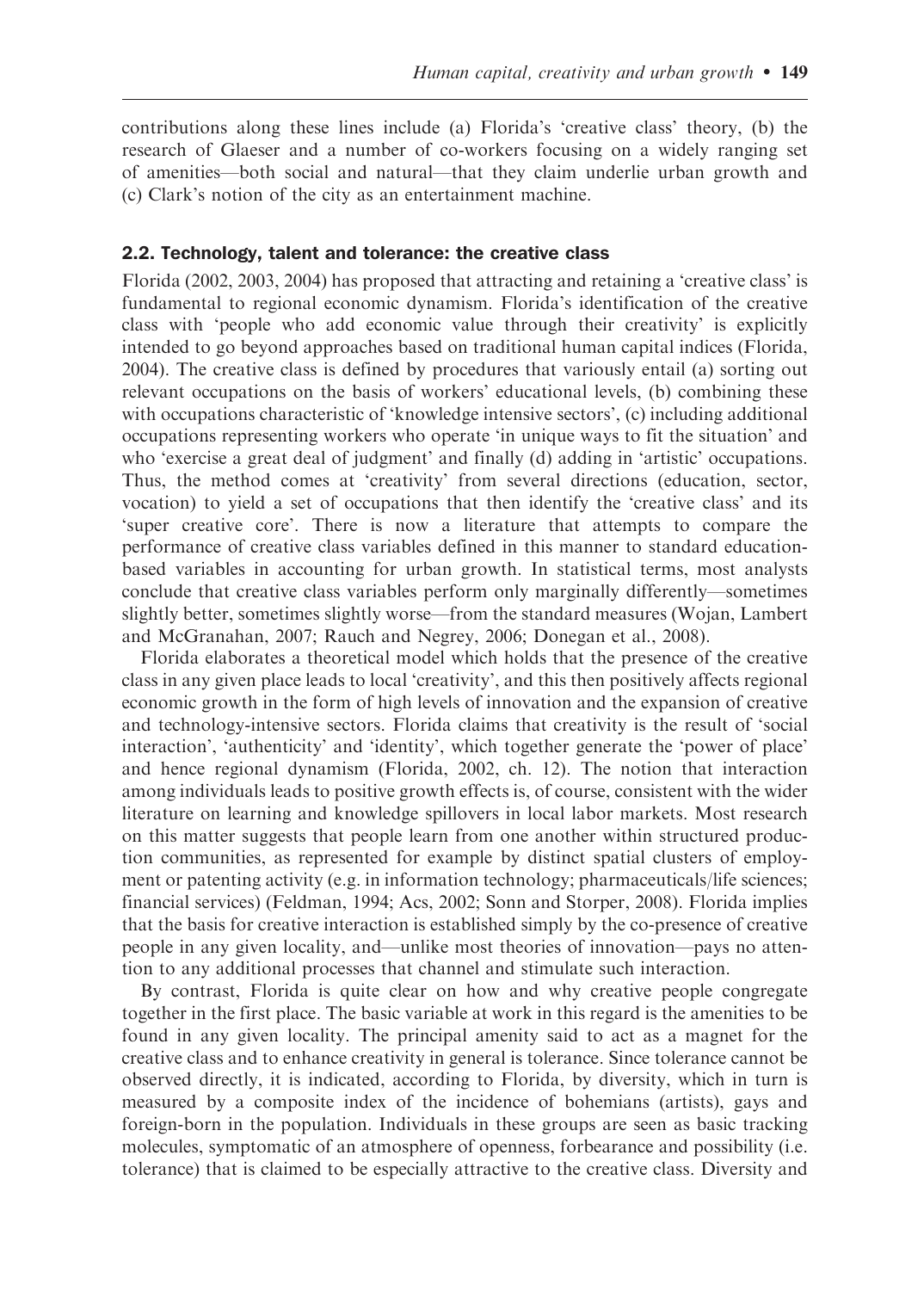tolerance are yet further intertwined in that the latter is said to be associated with low barriers to entry for recent immigrants because it reduces the likelihood of potential social and cultural frictions. The basic notion behind all of this refers back to the classics of urban sociology, notably Tönnies  $(1887, 1957)$ , to the effect that there is something about a climate of openness in cities that frees individuals from the chains of tradition or anxieties about being judged, and that encourages people to be more imaginative and inventive.

Florida draws on this notion, and Jacobs' (1969) extension of it, to claim that a particular group—the 'creative class'—will converge on places where diversity and tolerance abound. The accumulation of high levels of human capital in these places in turn incites creativity (through interaction), and creativity then leads on to regional economic dynamism in the guise of job growth and rising per capita income.

#### 2.3. Glaeser and Co.: neoclassical resurgence

A second major branch of the amenities and human capital theory of urban growth has emerged from the work of Edward Glaeser and his colleagues. In a summary statement, Glaeser (2005a) suggests that two factors, skills and climatic amenities, are of paramount importance in urban growth. Climatic amenities are identified primarily in terms of warm dry winters, but other amenities may also play a role, thus potentially offsetting the role of climate. Glaeser (2005a, 1) argues that in cold places, 'attracting growing numbers of high-skilled workers requires that government provide high-quality public schools, safe streets and neighborhoods, and reasonably priced housing in costeffective and equitable ways'. Moreover, consumer amenities are becoming increasingly important in all types of places, for 'places oriented to consumers have grown relative to places organized around production' (Glaeser, 2005a, 1).

This large body of work is based on econometric analyses in which the many different forces that are thought to influence urban growth are simultaneously considered. We should note straight away how different factors are integrated into the explanatory models. First it is assumed that there is a traded sector of the economy in which individuals trade wages for goods, and an untraded sector comprising amenities that individuals can access free of charge. Second, markets for products, labor and land clear to equilibrium. The latter proposition means that background complexities residing in the space-economy of production are neutralized, in the words of Shapiro (2005, 4), by the assumption of 'a world of identical firms', and 'equilibrium in production, which requires that all firms be indifferent between locations'. Third, however, random shocks (due to technological change, for example) do occur from time to time so that periodic adjustments come about in the choices made by individuals and firms.

Hence, after the 1940s, the invention of air conditioning and medical advances in the treatment of tropical diseases 'tilted growth toward warmer metropolitan areas' in the United States (Glaeser and Tobio, 2007). Concomitantly, the development of new truck and car transport technologies essentially liberated cities from the constraint to be located near railway lines, coasts and rivers (Glaeser and Kohlhase, 2004). Taken together, these developments encouraged individuals to vote with their feet for warm and dry winters, thus leading to the first economic stirrings of the modern Sunbelt. Initially, the Sunbelt cities provided abundant access to land and this, combined with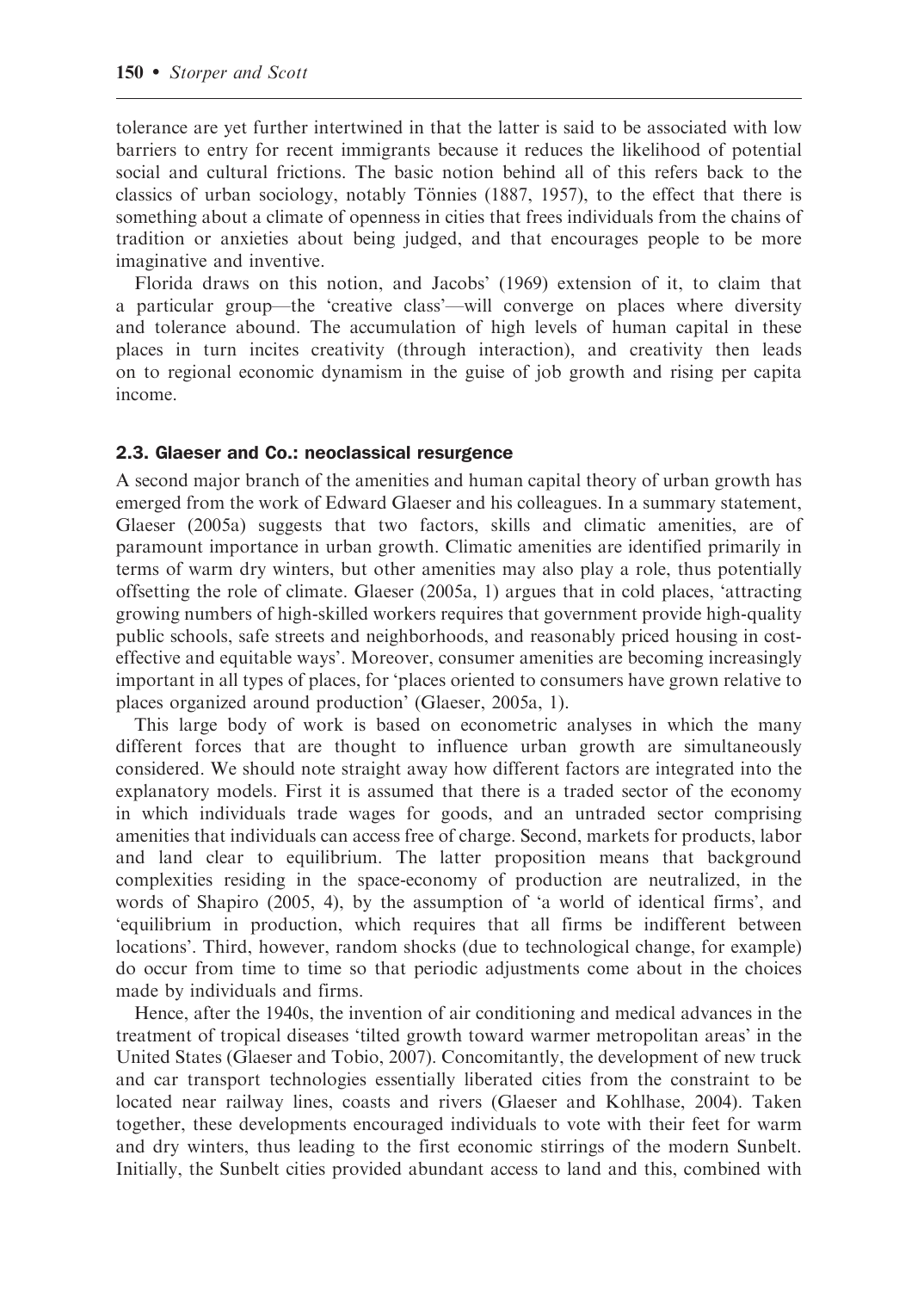the private passenger car as a preferred mode of transport, helped to generate lowdensity suburban life-styles focused on single-family housing. There can be no dispute that cities everywhere in the United States were marked by high levels of suburbanization in the decades following World War II. Glaeser, however, specifically claims that preferences for suburbanization or 'sprawl' helped further to shift intermetropolitan growth patterns to Sunbelt cities not only because of cheap and abundant land and hence relatively low house prices, but also because of rising distaste for commuting by means of the antiquated public transport systems characteristic of the cities of the Northeast (Glaeser and Tobio, 2007).

If Sunbelt cities became attractive because they have dry, sunny climates and sprawling suburbs, urban growth has nonetheless rebounded in other parts of the country where what Glaeser and Gottlieb (2006) call 'consumer cities' offer amenities such as diversified entertainment opportunities, cultural facilities or high quality restaurants (Glaeser, Kolko and Saiz, 2001). That said, access to the amenities and consumption opportunities of most of the large, dense cities in the north and east of the United States was until recently much devalued on account of their high rates of violent crime (Glaeser et al., 2001; Glaeser and Gottlieb, 2006). Over the 1970s and much of the 1980s, then, the growth of Sunbelt cities remained largely unchallenged. Once crime rates were brought down in the large dense cities of the north and east, their amenity value (notably for individuals with high human capital) once again began to rise, leading to discernible urban resurgence in that part of the country (Glaeser and Shapiro, 2003). Hence, Boston's population declined from 1950 to 1980, but since then a resurgence has occurred because skilled (educated) people are attracted to the city's now rising amenity values and 'higher skills have a much greater impact on growth rates in cold-weather metropolitan areas than in warmer areas' (Glaeser, 2005a, 4; Glaeser and Berry, 2005).

Simultaneously, at least some of the bloom has seemed to come off much of the Sunbelt. Over the 1980s and 1990s, productivity growth in the South slowed (but this is not explained) while housing supply growth continued apace, leading to concomitant reductions in the relative prices of houses in the Sunbelt. The decline in relative house prices is interpreted as indicating that the amenity value of the Sunbelt's sunshine has weakened in recent years. We are not told exactly why appreciation for sunshine appears to have diminished in this way. One possible explanation could be that the effect of climatic variables is now outweighed by the generalization of sprawl to the suburbs of northern metropolitan areas (for example, average density in the Boston and Washington, DC metropolitan areas is now lower than that of Los Angeles). Glaeser and Tobio (2007) argue, as well, that perhaps the old metropolitan areas of the Northeast became newly attractive because the lower crime rates have reduced the social cost of access to their central city consumption opportunities. However, Glaeser, Gyourko and Saks (2006) caution that house prices remain higher in the cities of the Northeast than in warmer and newer urban areas because no-growth movements in older cities restrict housing supply.

Another reason why the highly skilled appear once again to prefer northern and eastern cities, is that skilled workers may be more productive when surrounded by their peers (Glaeser, 1999; Glaeser and Maré, 2001; Glaeser and Shapiro, 2003). Thus, 'cities exist in part to facilitate learning between individuals who come into contact with one another' leading in turn to an urban wage premium (Glaeser, 2005a, 18). There is unquestionably a kernel of truth within this statement but we again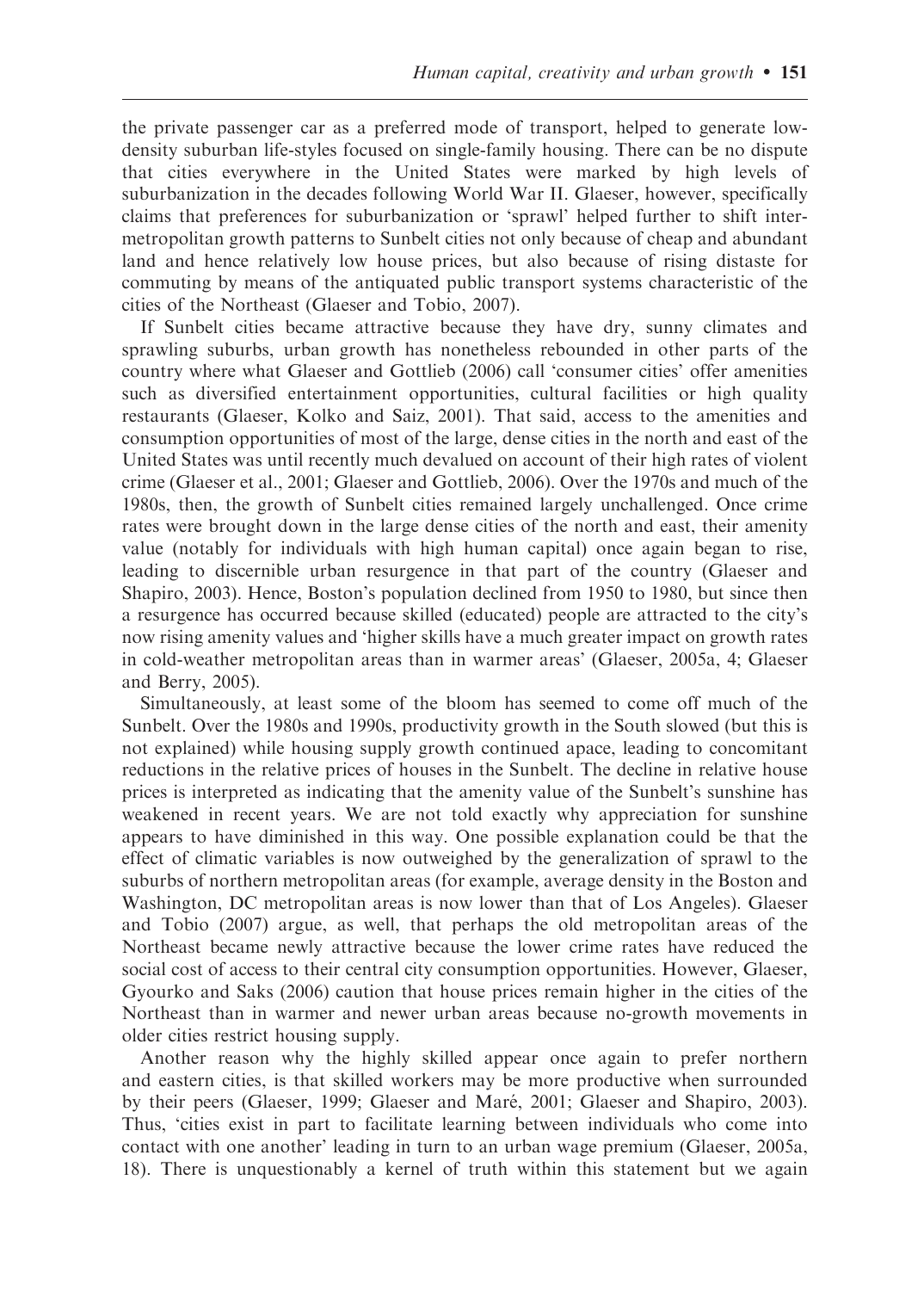suggest that its edge is lost by reason of the wider theoretical vacuum within which it is presented.<sup>1</sup> As it is, Glaeser goes on to caution that some of the wage premium may be dissipated in the form of higher housing prices. The growth of 'skilled cities' is therefore a delicate, knife-edged phenomenon: the skilled will only continue to congregate together in particular places if they can gain access to specifiable consumer benefits, which entails maintaining an adequate supply of relevant amenities and keeping crime rates low, but this process of congregation will be undercut if workers' wage gains are taxed away through higher housing costs. All in all, then, the work of Glaeser and company argues that the geography of urban growth depends ultimately on complex tradeoffs across a palette of amenities and consumer preferences, including climate, various dimensions of the quality of life, housing costs and opportunities for wage-enhancing interaction. From these analytical materials, our authors then derive a picture of a spatially variegated landscape of portable skills, and, as a consequence, wide differentials in patterns of urban growth in the United States.

### 2.4. The city as sand box

A third version of the amenities-and-human capital theory of urban growth can be found in the economic sociology literature, exemplified by Clark et al. (2002), who claim, bluntly, that 'amenities drive urban growth'. By amenities they mean specifically urban 'attractions' such as parks, museums, art galleries, orchestras, signature buildings and so on. They begin by asserting that in regard to processes of urban economic growth, 'there is a relative decline in the explanatory power of classical variables affecting the economic base (like distance, transportation costs, local labor costs and proximity to natural resources and markets)' (Clark et al., 2002, 497). It follows that in a 'post industrial' and global environment, 'the informational city implies the city of leisure' (497), and this is based on the circumstance that there is a general 'rise in leisure pursuits compared to work'. Leisure activities in turn require a network of amenities in the form of relevant infrastructures and services, and the whole is sustained by the 'more affluent as a new class'.

The same attractions transform these cities into 'entertainment machines' reflecting the ways in which global media 'redefine consumption desiderata' (Clark et al., 2002, 494). The authors link this latter point specifically with urban economic performance through amenity-based tourism. The main driver of social and urban change today is the rise of the individual consumer, and this is also reflected in 'a decline in large bureaucratic decision-makers in both the public and the private sector' (497). Clark et al. then somewhat paradoxically suggest that civic leaders and non-governmental organizations react negatively when their cities lag in the creation of amenities and entertainment, and that in these circumstances they will tend to push for more aggressive development. An important goal of such development is to reconstitute the city as a 'global democracy'. In other words, local political agendas compete to keep up with the democratizing culture of globalization—sometimes described as consumerdriven and at other times as leadership-driven —and this is reflected in how well

<sup>1</sup> In other words, and to anticipate some of our later argument, the statement is undermined by the failure to carry the insight further forward by relating it to the concrete characteristics of production and work in given areas and the path-dependent dynamics of urban growth. Note also that the statement fails to relate skilled worker interactions to the clustering of firms, a point to which we return below.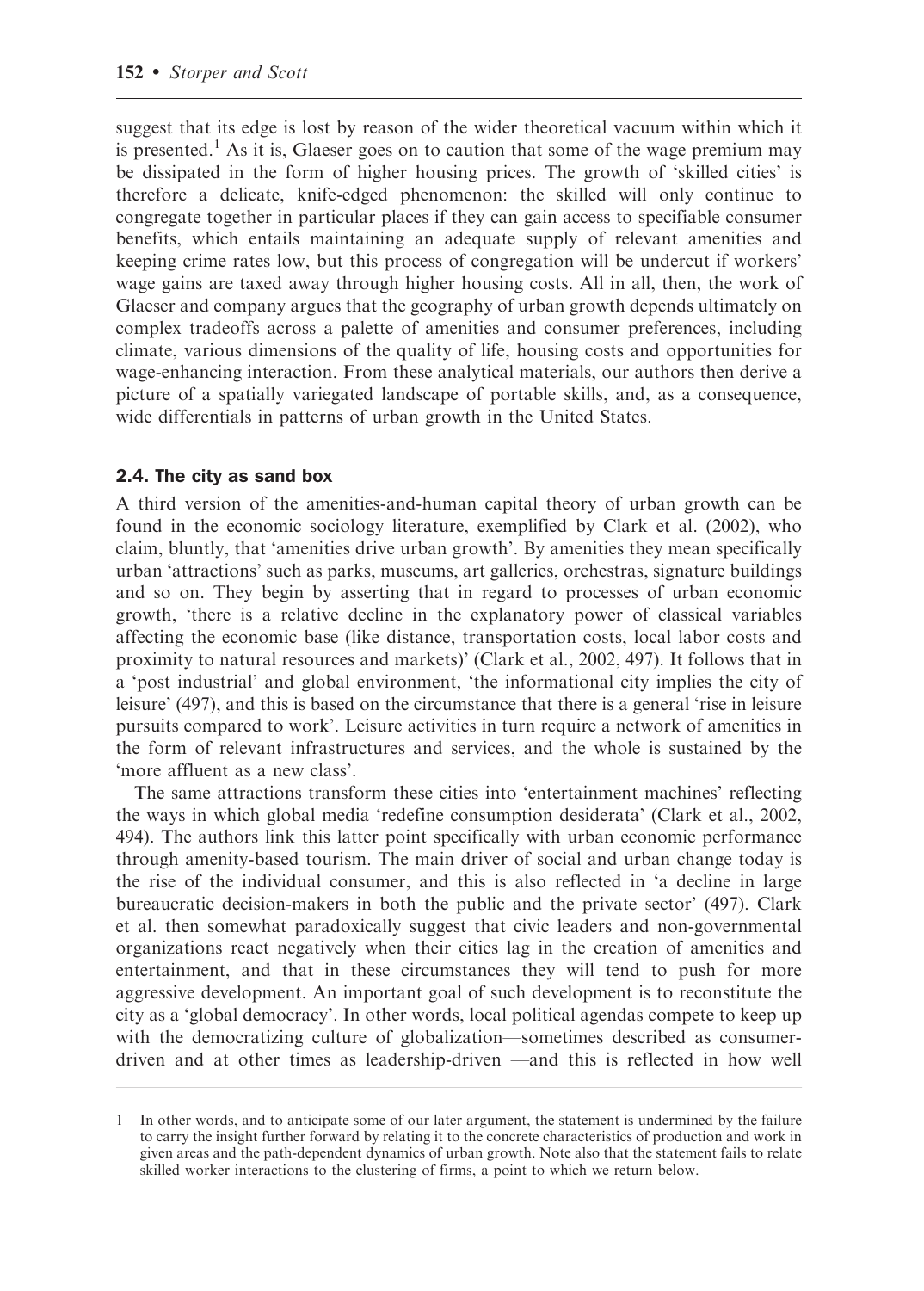city-regions supply world-class amenities. In this manner, the modern metropolis proceeds through a metamorphosis from the rather desolate type of sandbox, as envisioned by Sternlieb (1971) just after the peak of the post-war economic development cycle, into an updated version now dedicated to play, distraction and self-absorption. It is the recent and greatly expanded demand for these benefits that converts amenities into the primary motor of urban growth today.

We should point out that it is far from our intention here to deny that there has been a notable expansion of different kinds of leisure facilities and other attractions in many cities of late years. However, Clark et al. go well beyond this uncontroversial point to claim that such facilities are the principal way that cities nowadays become viable participants in the globally competitive race for resources and inward investment.

# 3. Puzzles and paradoxes of amenities-based theories of human capital accumulation, creativity and urban growth

Though there are several detailed points where we have little disagreement with these approaches, we part company from them in regard to their basic theoretical assumptions, and above all in regard to their overwhelming emphasis on the force of sovereign individual locational choices in relationship to amenity values as the key generator of patterns of urban growth (and decline). We now turn to a brief statement of what we take to be some of the more glaring gaps in these approaches, after which we proceed with an attempt to reconstruct the theory of urban growth on what we take to be more secure foundations.

First of all, the accounts that we have examined are in essence devoid of any consistent analytical description of the factors underlying the origins of urban centers. We make this point at the outset, because any approach to urban dynamics that is not clearly linked to a basic logic of genesis and early growth must be deficient with regard to its central conceptual capabilities, in the sense that explanation will now be confined to marginal or intermediate adjustments, as opposed to core processes. Accordingly, important forces endogenous to urban growth will be systematically underestimated. The types of models examined above implicitly and necessarily assume the pre-existence of urban centers because this is the condition for subsequent amenity-induced adjustments to occur. But what accounts for the existence of these cities to begin with? If we consider only natural amenities such as sunshine, then it is necessary to explain why, at certain moments, they move up or down in preference rankings. These observations lead to several questions to which any viable theory must offer a response. At what point do individuals recognize a place as offering this or that amenity, and at what point does such recognition begin to spark off growth? How does a sufficient concentration of skills offering an effective opportunity for interaction emerge in the first place? More crucially, how and why do specialized accumulations of highly skilled individuals (such as actors and directors in Hollywood, or semiconductor engineers in Silicon Valley) come to characterize individual places—as opposed to accumulations of randomly assorted members of the creative class? In the light of these questions, and in anticipation of the later discussion, we for our part submit that an economic geography of urban growth that takes seriously the spatial logic of production can simultaneously account for how, from small initial events, clusters of economic activity grow and evolve on the basis of various kinds of external economies and how they then are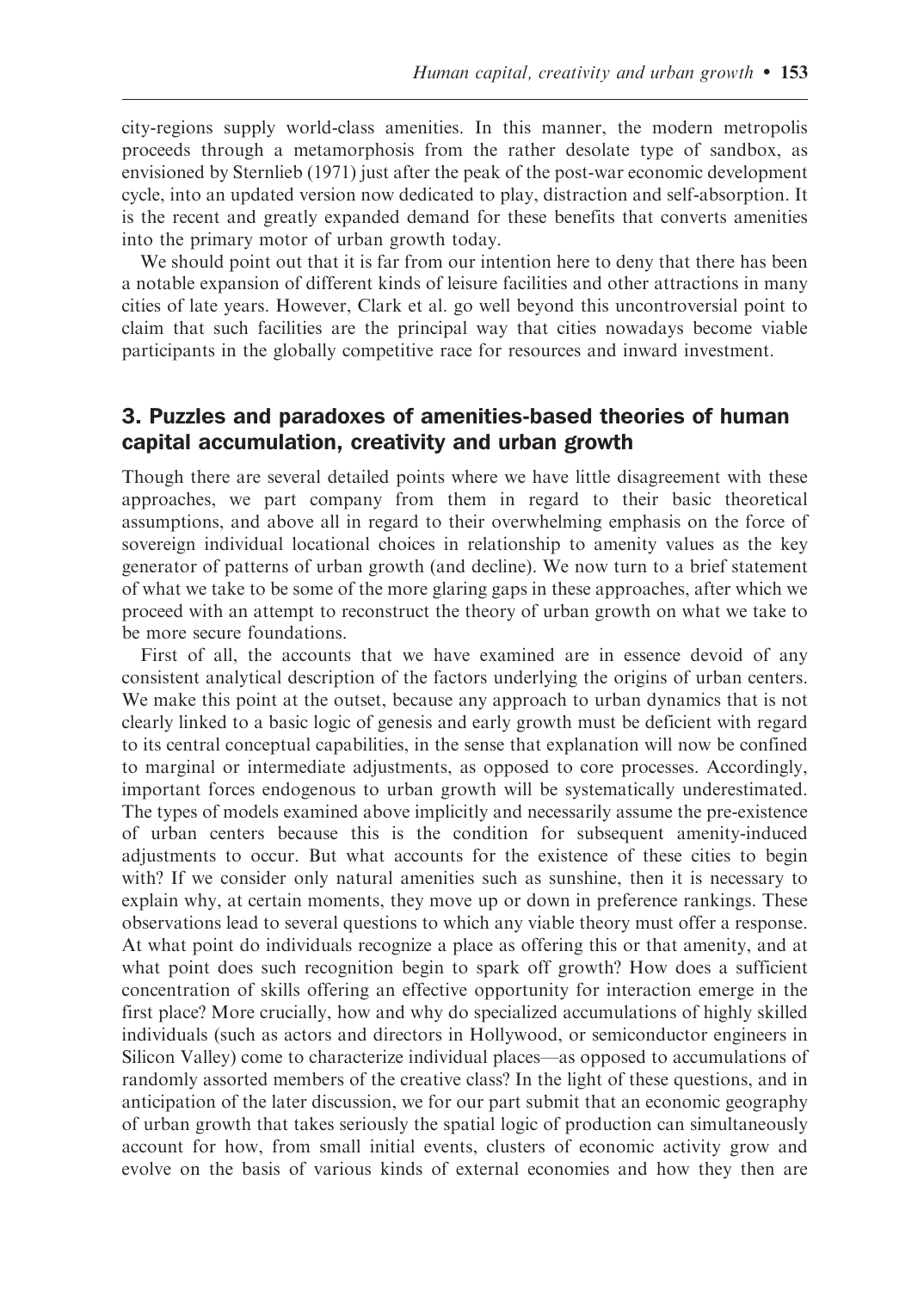reinforced through circular and cumulative growth (see, for example, Scott and Storper, 1987; Storper, 1988, 1989; Arthur, 1990; Fujita, Krugman and Venables, 1999; Feldman and Braunerhjelm, 2006).

A second weakness in each of these theories concerns the identification of the preferences that are held to motivate locational choice and urban growth. All of them select observable characteristics of places (warmth, diversity, low-density, high-density, cultural amenities, tolerance) and then proclaim that these features must coincide with the ordered preference structures of those who have chosen to live there. How can we be sure that the purported preferences are real (and not just self-affirming inductions from correlation coefficients) and that they really underlie the alleged resulting action? In brief, these theories are open endemically to what Joan Robinson (1962) referred to as the 'impregnable circularity' of certain neoclassical lines of reasoning: For example, if we observe a significant tendency for individuals of type  $x$  to live in proximity to attributes of type  $\gamma$  it follows that the same individuals must have a 'revealed preference' for  $\psi$ ; revealed preference then accounts for their presence in proximity to  $\psi$ ; how do we know this? Because they live close to  $y$ . In order to move from tautology to verification we would need to complete at least two additional steps. First, we must have some assurance that real preferences coincide with so-called revealed preferences. Second, and more significantly, we need to scrutinize the conditions under which distinctive bundles of opportunities and constraints are created, and that hence make it possible (or not) for individuals to engage in this or that form of action. We shall pick up on this issue again in the next paragraph, but for now we can simply aver that however much individuals prioritize say, sunshine, in their ordered preference functions, they cannot make it a permanent part of their lives if they do not simultaneously have opportunities for earning a living.<sup>2</sup>

Our third major line of critique turns upon a set of issues that can best be elucidated by considering the historical geography of the American space-economy in the 20th century. In the 1920s, the Manufacturing Belt flourished as a major regional concentration of industrialization and urbanization. We might make the (far from implausible) supposition that many of the inhabitants of this region, had they been asked, would have expressed a strong preference for warmer over colder winters. Obviously, practical satisfaction of any preference for warm winters could only be obtained by migrating to other parts of the country. Why then did significant outmigration from the Manufacturing Belt to the Sunbelt only begin in earnest in the late 1950s? Glaeser's answer to this question entails consideration of the fact that air conditioning had not yet been invented so that that despite the warm winters of the Sunbelt, the high summer temperatures were a disincentive to migration. Since we are playing fast and loose with preference structures in relation to technology, we might offer the observation that the 1920s represents a period in which the widespread advent of central heating had not yet occurred and that a felicific or utility-maximizing calculus of the type that underlies Glaeser's models should surely therefore have resulted in

<sup>2</sup> A further critique of economists' treatment of tastes and preferences can be made on the grounds that these are in any case highly endogenous, and that if some individuals move from one place to another in order to change their situation, others simply adapt to their current circumstances through processes of socialization and habituation (see Trigg, 2001).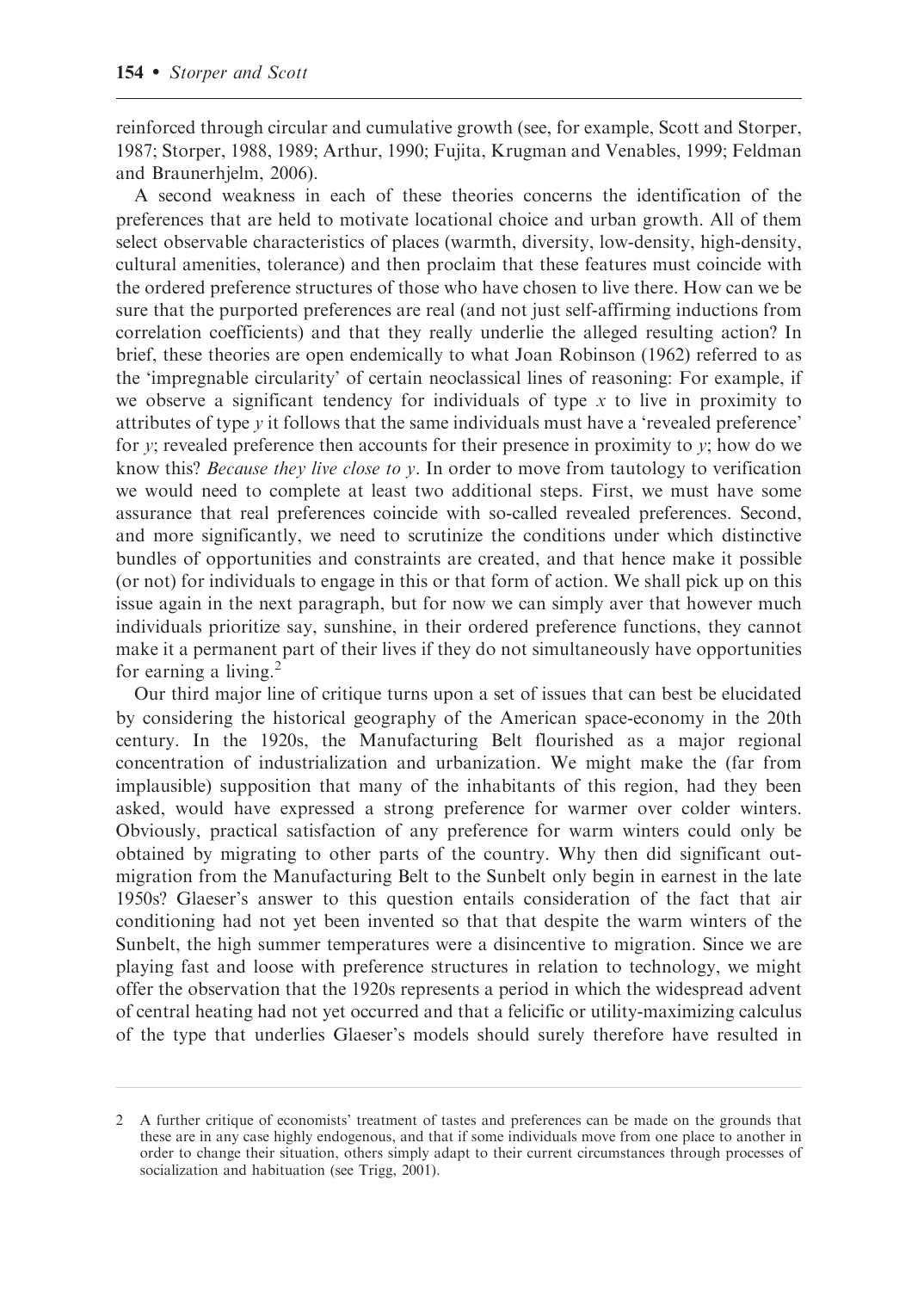much higher migration rates to the Sunbelt, especially those with the optimal combination of winter and summer weather. As it happens—and for reasons that have absolutely nothing to do with climate—a number of Southern cities flourished remarkably well before the development of air conditioning. For example, Charleston attained its peak population rank in 1790, Norfolk in 1800, Richmond in 1820, and New Orleans in 1840.

We may ask, in addition, why was it that during the post-war years when preferences for warm winters, abundant land and cheap housing were operative according to Glaeser et al., all places endowed with these assets did not grow equally? What we observe is that over the 20th century there have been many different developmental episodes in different Sunbelt cities. Thus, San Francisco and Los Angeles can be counted among the top 20 US cities as early as 1910; Houston followed in 1940, and Dallas in 1950; San Diego and Atlanta entered the top 20 in 1970. Even today, rates of growth among the different cities of the Sunbelt are quite uneven, as are income levels. In addition, some cities in the north and east started to do very well from 1990 to 2000, after a long period of decline in employment opportunities. Glaeser's work asserts that this state of affairs can be accounted for in terms of declining marginal utility in regard to warm winters and because skilled individuals now want to interact creatively with one another. The timing of these alleged preference shifts is evidently not seen as being in any sense in need of explanation. Invocation of decreasing crime rates in the growth of the Northeast in the 1990s appears to be yet another case of special pleading. Although on average crime rates declined nationally, and declined more in certain Rustbelt cities (but not all) than in the Sunbelt, it must be remembered that even with decline, the murder rates in Dallas, Houston and Phoenix remain substantially lower than those of New York, Chicago and Philadelphia (Travis and Waul, 2002).

Our fourth and final point concerns the argument marshaled by Florida about the relations between talent, tolerance and technology on the one hand and successful cities on the other. Tolerance is critical here because Florida sees it as a primary preference on the part of the creative class (the source of talent and technological innovation), and hence as a major factor in guiding decision-making and behavior of members of this class in regard to residential location. An obvious and immediate response to this idea is to ask, how and when did tolerance, or its suggested operational expression, diversity, become a functioning preference for people with talent, and with what degree of confidence can we subscribe to Florida's hypothesis (including the notion that a tolerant milieu is conducive to creativity)? No doubt most of us would have little difficulty in accepting the claim that tolerance for cultural diversity and minority lifestyles is much greater now in many American metropolitan areas than it was, say, half a century ago. But this same tolerance is also accompanied by huge overlays of indifference, narcissism and separation, or, at the very least, an exaggerated possessive individualism of the sort that has so often been ascribed to urban elites in contemporary America (cf. Macpherson, 1964). Inferences based on diversity measures, moreover, are highly sensitive to the spatial scale of data analysis. Most of today's great city-regions are marked by social diversity at the regional scale, but they are equally marked at the more detailed scale by deeply rooted local spatial segregation along the lines of class, color and lifestyle as well as by much inter-group conflict and increased political polarization (Bishop, 2008). The very same talented individuals who are claimed to be so motivated by tolerance and the quest for diversity typically live for the most part in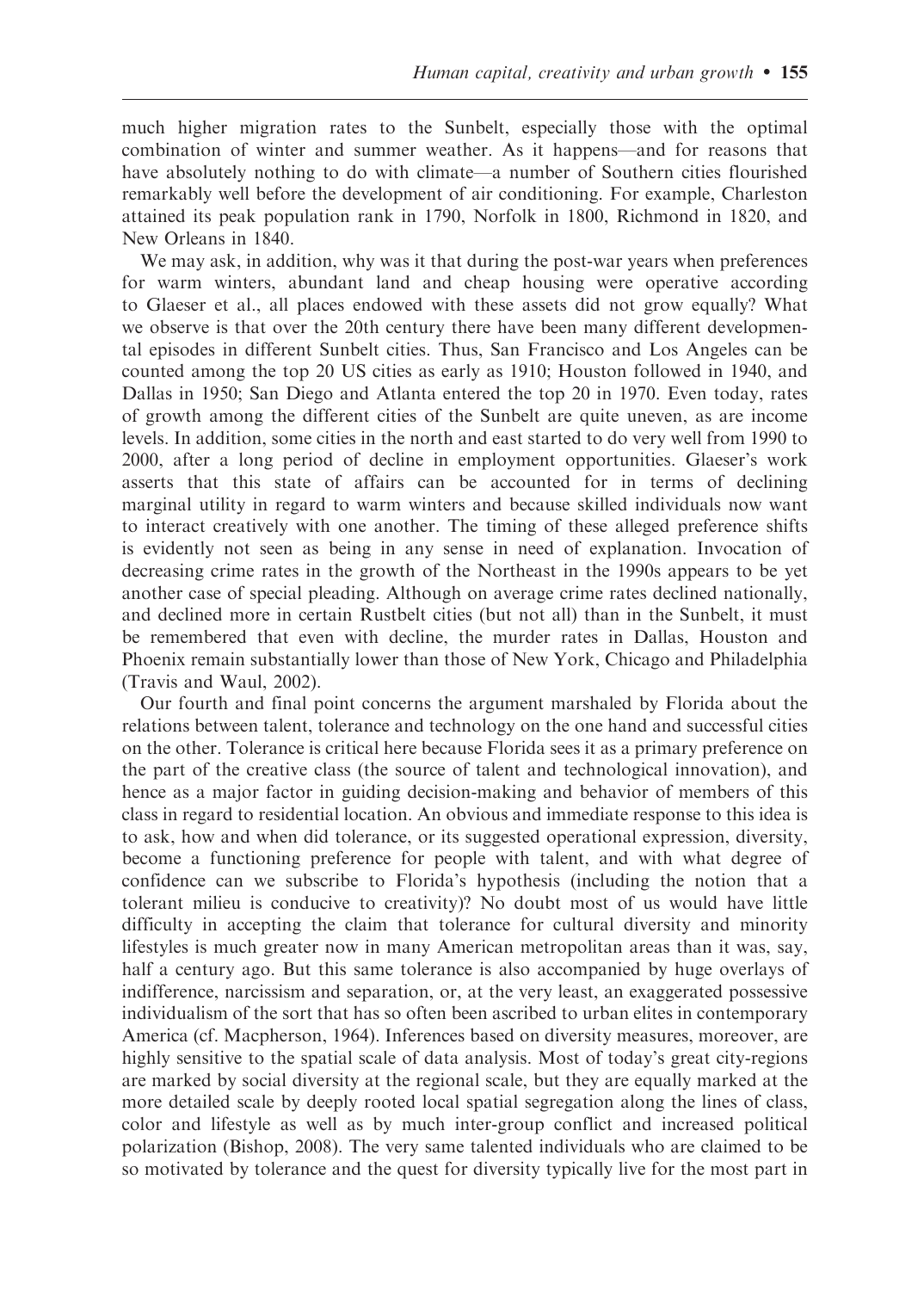upscale and relatively homogeneous neighborhoods, often in the suburbs<sup>3</sup> and in any case significantly removed in social and spatial terms from the populations that are supposed to offer what we might call 'diversity externalities'. Even the much-vaunted gay communities that play such a prominent role in Florida's vision of the vibrant city are significantly set apart from the rest of urban space in most large American cities. This is probably why Florida and his co-workers seem now to be abandoning their earlier faith in the proposition that talent is associated with the diversity index (Florida, 2002). In a recent paper (Knudsen et al., 2008, 472), they note 'the insignificance of both the bohemian and gay indices' in accounting for regional innovation patterns in the US, and instead align themselves with Glaeser on the importance of interaction among skilled workers, as measured by employment density.

While clearly the presence of appropriately skilled and talented people is essential to innovation, it strains credulity to suppose that members of the creative class move about the economic landscape as though they were principally in search of amenitybased gratification. Equally, we dispute the idea that bringing them together in particular places is sufficient in and of itself —and in the absence of further enabling conditions—to generate innovation and innovation-led growth in different sectors of the economy. In fact, innovation processes are always grounded in a much wider historical and geographic frame of reference. The relevant question to ask here is what specific circumstances sustain and account for the different kinds of innovative impulses that prevail in different places and time periods (e.g. religious painting in 15th-century Florence, textile machinery inventions in 19th century Lancashire, advances in microelectronics in Silicon Valley from the 1960s onward, the sustained creativity in mechanical engineering in Bavaria, the elaboration of complex financial instruments in the City of London today, and so on)? And, as a corollary, why do some places remain leaders, over long periods of time, in production and improvement of specialized goods, services, knowledge or cultural activities, while others flourish for brief periods and then eventually stagnate and decline?

# 4. Reconstructing theory: urban growth and the dynamics of the space-economy

#### 4.1. The geographical dynamics of production, work and residence

All economically advanced societies are marked by high levels of urbanization. The short-hand reasoning underlying this observation is that the productivity of capital and labor is greatly enhanced where selected units of each come together in geographic space to form interconnected systems or agglomerations of firms and workers. In these agglomerations, productive activity (industrial, service, retail, etc.) is functionally fragmented into complex divisions of labor, and then brought back together again through processes of economic coordination—in the form of traded and untraded interdependencies—between firms and within labor markets. These processes are especially forceful in the case of activities with high levels of mutual complementarity but whose interactions incur high costs per unit of distance.

<sup>3</sup> A point supported by Glaeser's (2005b) work. Note the difference between Glaeser's view that key amenities sought by the skilled involve suburban sprawl, and that of Florida, where the skilled look principally for urban vitality and diversity.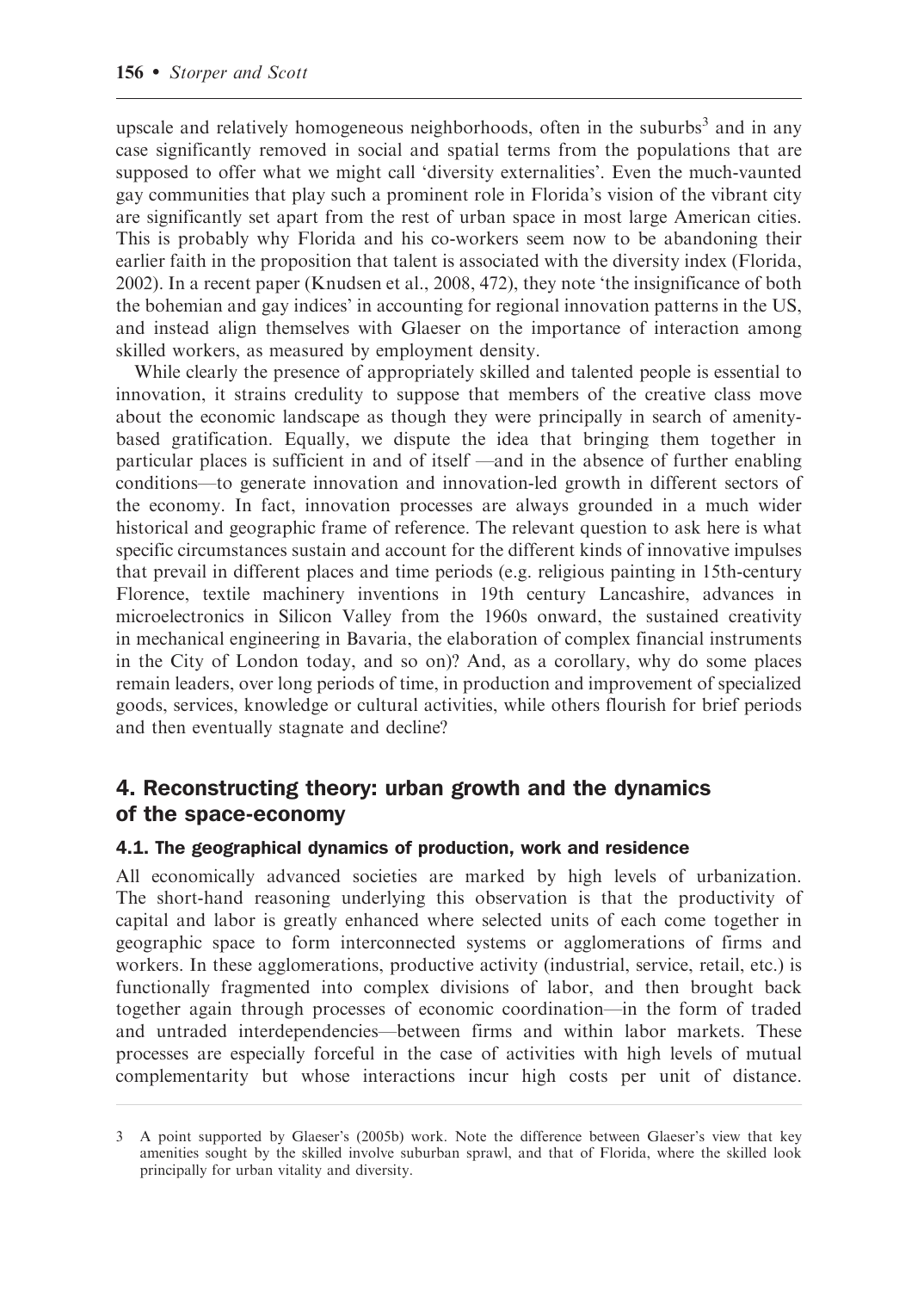They are further undergirded by the emergence of localized external economies of scale and scope and lumpy infrastructures. The resulting agglomerations form a complex organizational and spatial mosaic, and are, in addition, caught up in long-distance inter-agglomeration trading relationships. The size, density and sectoral features of these agglomerations vary enormously from one case to another depending on their detailed economic lineaments. Moreover, in response to this primary form of agglomeration, additional clustering comes about by the establishment of households in the labor catchment areas of production centers. A host of other social and political phenomena (transport networks, socially distinctive neighborhoods, institutions of governance and so on) emerge within these nuclei of economic and social activity, thus restructuring and reinforcing the urbanization process as a whole. In the absence of this basic dynamic of agglomeration (and the concomitant spatial unevenness of economic activity), cities as we know them would probably be little more than, say, basic service hubs, or simple aggregations of like-minded individuals, or specialized centers of administrative activity, but in any case, strictly limited in size and overall complexity.

As they start to grow, these agglomerations assume a characteristic developmental dynamic that we can identify, following Hirschman (1958) and Myrdal (1959) as a process of circular and cumulative causation. Growth of output has a positive impact on further output growth (via increasing returns to scale in the production system) and hence on the expansion of the labor market; expansion of the labor market in turn influences output levels through the home market effect as well as through positive impacts on learning and innovation in relevant technology fields; and so on, in round after round of path-dependent urban expansion. A corollary of these remarks, by the way, is that cross-section regression analyses of urban growth are always deeply problematical because they suggest unidirectional and synchronic patterns of causality, whereas causalities are in practice both multidirectional and diachronic. To be sure, cities sometimes decline, as for example, when markets for their products dry up, or when their industrial base is subject to employment-reducing technological or organizational change. Cities are also sites of negative externalities that may impede local growth, and local governments typically engage in urban planning interventions in the attempt to reduce obstacles to continued expansion. However, there is nothing inevitable about growth or decline. Thriving urban areas grow over long periods through processes of successful market contestation and sectoral succession, facilitated by relevant adaptations within the local labor market and overarching institutions. Sectoral succession compensates for slack in the economic base resulting from employment losses in older sectors due to waning competitiveness or relocation. The degree to which any particular city manages these transitions with success is highly variable, thus leading to very different outcomes on population, income, and growth from one urban area to another (Storper, 2008).

As noted, the urban economy as a whole is a multifaceted phenomenon that incorporates not only grids of specialized and complementary firms, but many other elements, such as skilled and unskilled labor, social networks, institutions of collective order, and so on, and it could not, indeed, survive without them. All that being said, we want to avoid the agnostic position that simply characterizes urban growth as a chicken and egg problem in which everything depends more or less on everything else in an inter-temporal sequence that has no decipherable privileged moments. On the contrary, and to repeat, the basis of the urban dynamic resides in the formation of localized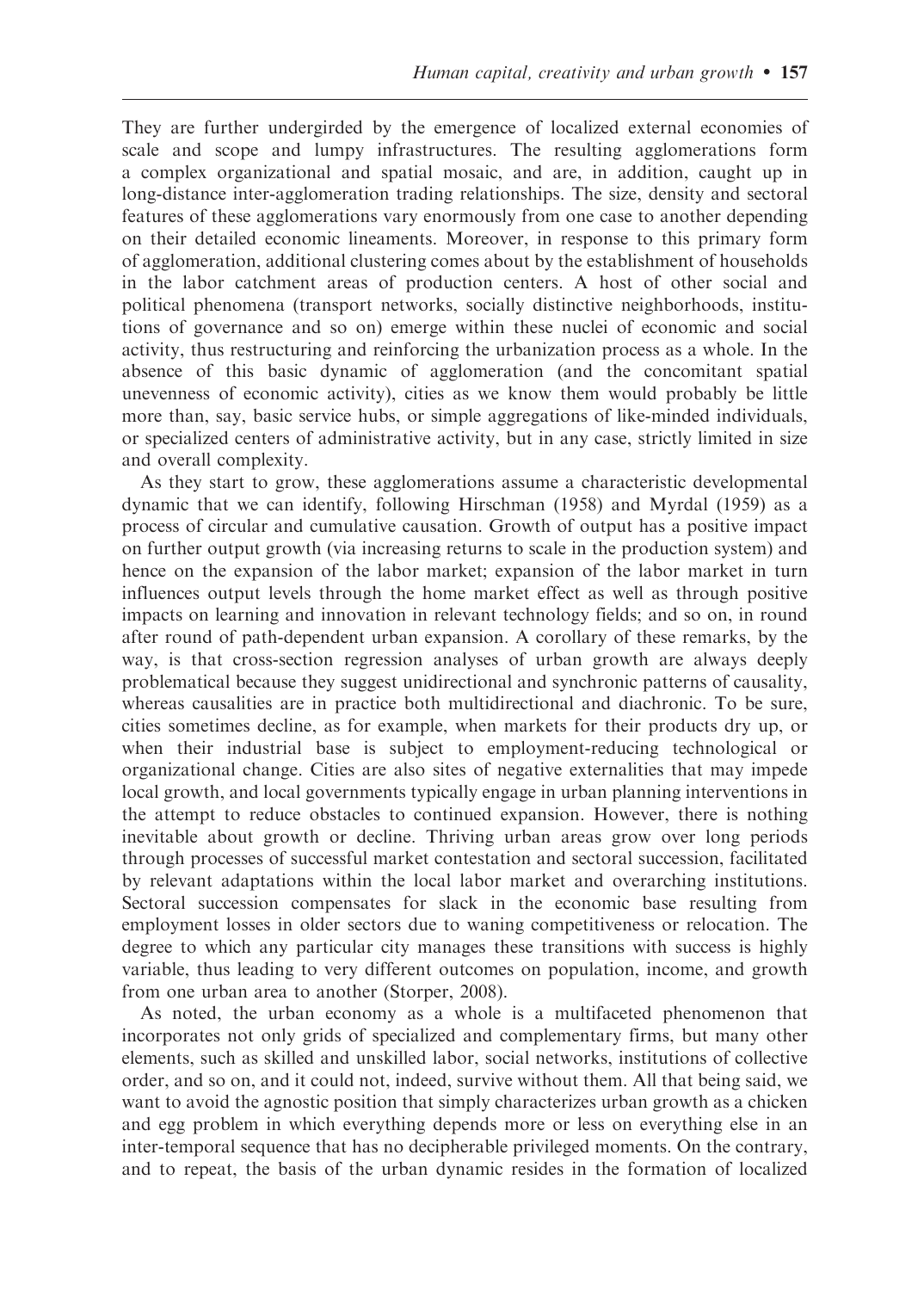economies of scale and agglomeration processes in relationship to the ongoing organizational and geographical fragmentation of production. These processes operate right from the earliest moments of urban development. The interesting theoretical question about the genesis of cities, is not so much where the initial seed of development is planted (e.g. at a concentration of resources, via an initial technological/commercial breakthrough, or, more challengingly for our purposes, at random) but how the seed then unfolds in a process of growth and development. As we have implied above, the answer to this question can best be found by conceptualizing the process in terms of the gradual emergence of an organized production system that is increasingly locked into the initial location by its own expanding stock of agglomeration economies in a temporal dynamic of circular and cumulative causation. This process is rather like the logic of self-fulfilling prophecies as described by Krugman (1991). Only if the urban economy is thought of in these ways can we account for one of the central, long-term paradoxes of modern economic development, namely, the fact that high-cost, highwage cities continue to grow, even in the face of enormous long-term reductions in transport and communications costs.

High-wage metropolitan areas in developed economies continue to grow over the long run precisely because their internal economic synergies remain at a high pitch (including their capacity to sustain elevated levels of innovation in products, services and techniques) while external markets become ever more accessible through ongoing declines in unit trade costs. Thus, while human capital and skills are most certainly indispensable to urban growth, they clearly cannot be taken as basic independent variables that precede economic development in either the order of analysis or the order of time; and it follows that they do not constitute original moments of urban genesis. Furthermore, it is now obvious that any reasoned discussion of the role of human capital and skills in urban growth must take directly into account their specific substantive content in relation to local productive activities. In other words, we typically do not observe in empirical reality agglomerations of arbitrarily assorted workers (whether members of the creative class or not), but rather clearly selected types of workers and skills, associated with definite sectors or activities, in particular places. This sorting is primarily an outcome of local productive specialization.

Two important corollaries of these remarks follow at once. In the first place, if we are correct in our claim that it is production and jobs above all that drive urban prosperity, then it follows that the supply of social, material and economic amenities will be very largely endogenous to the urban growth process rather than an exogenous driver. In the second place, and concomitantly, should we actually observe a genuine causal relationship (as opposed to a statistical artifact) linking amenities and in-migration to cities, then we would also expect the relationship to be of marginal importance when compared to the dynamics of job creation.

#### 4.2. The changing structure of the American space-economy over the 20th century

One of the most striking illustrations of our theoretical framework can be found in the contrasting fortunes of the cities of the Manufacturing Belt and the Sunbelt in the United States over the 20th century. Much recent work by economists and others has approached this issue as either a function of changing factor mobility (e.g. Kim, 1995; Kim and Margo, 2004), or, as we have seen, as a reflection of shifting tastes and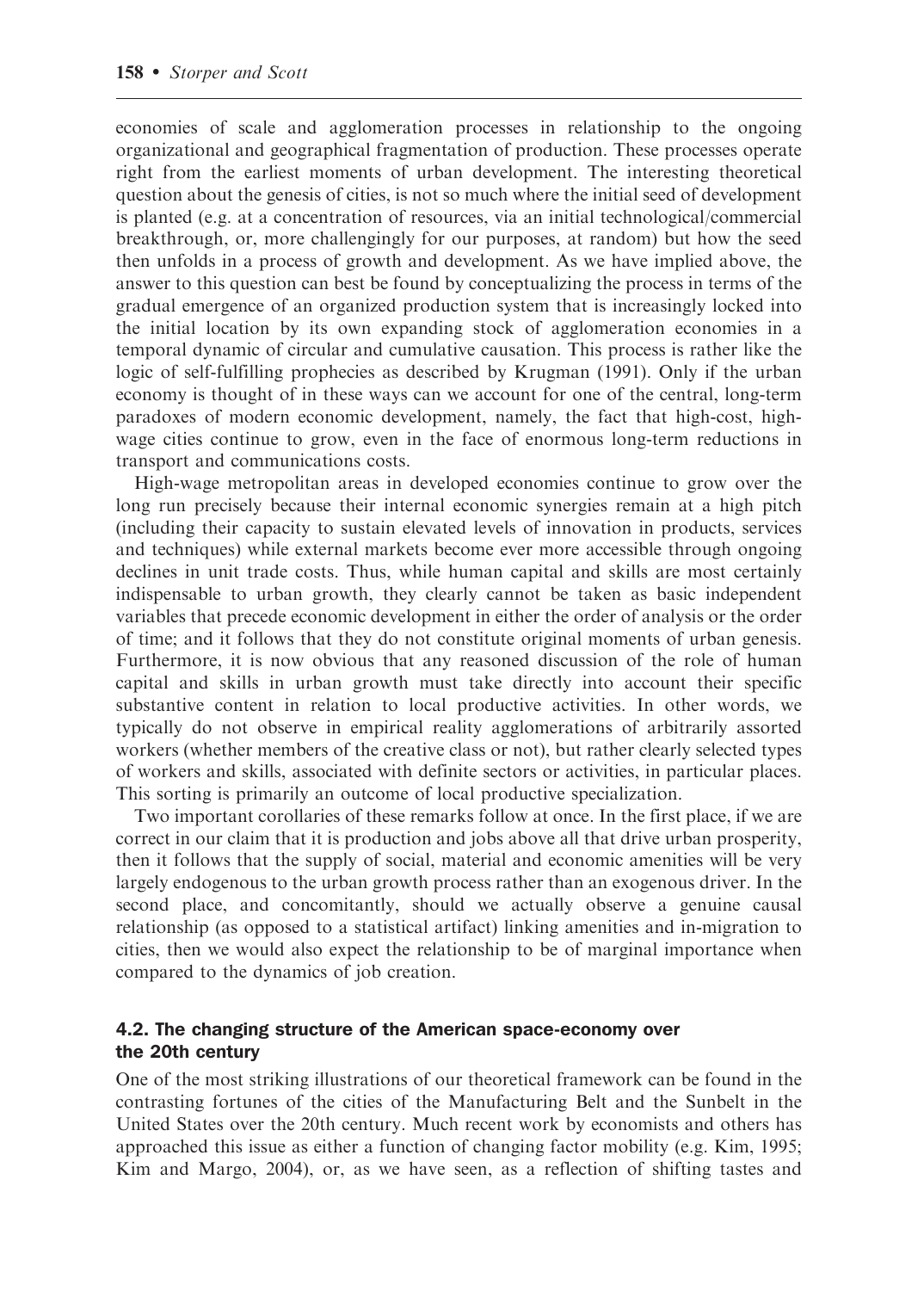preferences (Glaeser et al., 1992; Glaeser and Tobio, 2007). Actually, we have some sympathy for the changing factor mobility approach. High mobility costs in the earlier part of the 20th century helped to anchor growth in the dominant Manufacturing Belt, whereas falling mobility costs in the latter part of the century certainly contributed in part to the growth of the Sunbelt. But this approach fails signally to problematize the wider locational dynamics of production, and overlooks entirely what must surely be seen as one of the most critical episodes in the historical geography of the United States, namely, the crisis of the mass production system that lay at the core of the Manufacturing Belt, and the resulting near-collapse, in social and economic terms, of many of that region's principal cities.

Consider, to begin with, the long development of the Manufacturing Belt itself. During the early period of intense industrialization of the United States in the second half of the 19th century, manufacturing underwent a complex series of organizational and locational transformations. Geographical centers of gravity formed around networks of industries and local labor markets, initially on the East Coast. With each new wave of industrialization, additional centers sprang up on the basis of specific manufacturing sectors, leading to the growth of numerous specialized industrial cities between the East Coast and the Mississippi River and generally north of the Ohio River. This powerful, multi-centric system continued to grow throughout the first several decades of the 20th century. For the system to develop, moreover, labor was required, and large influxes of workers to the cities of the Manufacturing Belt occurred both from other parts of the United States (notably the South) and from various parts of Europe, but there is no evidence to suggest that these migratory patterns occurred spontaneously in advance of production. The Manufacturing Belt reached its apogee in the long post-War boom from the late 1940s to the early 1970s, a period when the classical mass production system entered into its most dynamic phase of development. This system of economic activity was based on large-scale capital-intensive lead plants linked to lower tiers of direct and indirect input suppliers, thereby forming growth poles in industries like cars, machinery, domestic appliances, electrical equipment and so on (Perroux, 1961). These growth poles constituted the economic backbones of the large metropolitan areas that flourished in the Manufacturing Belt over this period. However, industrial decentralization, which began relatively unobtrusively in the 1930s and 1940s as the textile industry restructured and moved from New England to cheap labor sites in the Southeast, grew ever more intense with each following decade. By the early 1970s, the Manufacturing Belt started to enter into a period of crisis marked by systematic overcapacity and severe slowing down in the rate of productivity growth. The lowering of transport costs, in concert with the consolidation of units of production into larger branch plants, made possible an acceleration of industrial decentralization processes, so that that during the 1970s, the formerly thriving manufacturing cities of the northeast and Midwest were faced with greatly intensified job loss and decay. At this stage, the Manufacturing Belt came more commonly to be known as the Rustbelt.

This same period was also marked by a definite shift in the character of economic growth. By the early 1970s, the mass production system was starting to recede from its formerly dominant role as a leading edge of employment, growth and innovation, to be succeeded by what has variously been called the new economy, post-fordism, flexible production, the knowledge economy, cognitive capitalism and so on (Scott, 2007). This new economy draws its motive force from digital technologies in production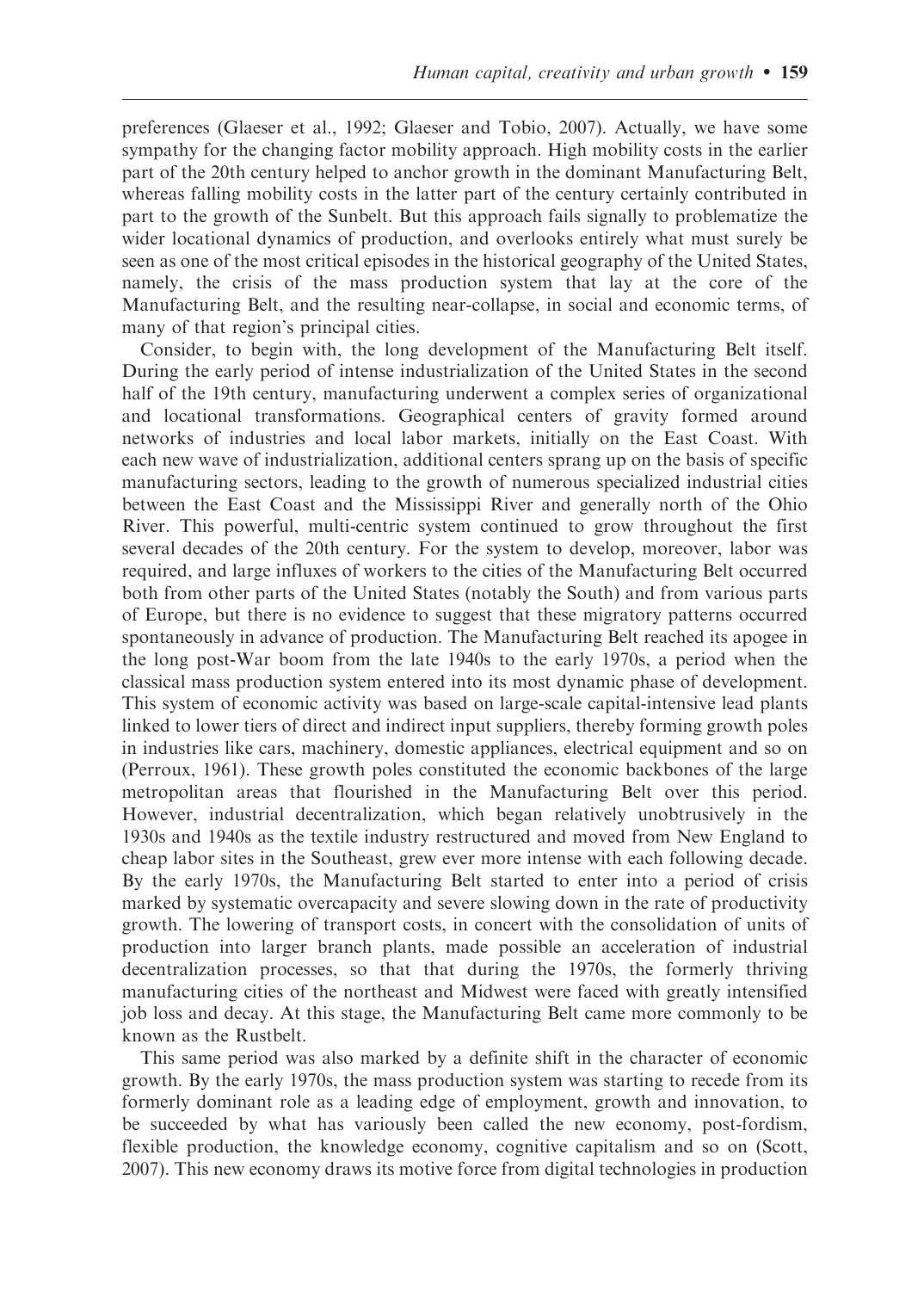and communication and a wide array of new skills directed to producing streams of diversified outputs in sectors such as high-technology manufacturing, business and financial services, health care, consumer services, fashion-oriented production, media and other cultural industries. Some of the first stirrings of this new economy could be observed in the dramatic emergence of a series of high-technology production centers in the US Sunbelt, above all in California over the 1960s and 1970s. We have elsewhere referred to this moment in the historical geography of the United States as one in which a 'window of locational opportunity' seemed to open (Scott and Storper, 1987). The existing factor stocks, production networks, skills and other resources of the cities of the Manufacturing Belt, built up over decades of mass production, were of little practical relevance to many of the new technology-intensive industries, even though there was at first some growth of these sectors in certain Northeastern cities, as, for example, in the case of semiconductors and computers in Boston. In fact, existing assets such as a large blue-collar labor force and traditional political machines in many ways discouraged local growth of these new sectors in older manufacturing regions. Instead, fresh rounds of agglomeration and growth, not only in high-technology industry, but in a number of other sectors far removed from the central logic of mass production, now started to occur in selected parts of the Sunbelt.

The 1980s, then, represented a period in which a wide swath of Sunbelt cities boomed, while many cities of the Northeast and Midwest stagnated and declined. Certain Sunbelt cities grew above all on the basis of agglomerations in new technology sectors such as electronics, aerospace, biotechnology, software, financial and business services, tourism and so on (not to forget the renewed boom in the long-established entertainment industry of Los Angeles as described by Storper and Christopherson, 1987). At the same time, other Sunbelt cities, and certain small towns and rural areas, initially prospered as standardized branch plant operations continued to decentralize from the Manufacturing Belt to pockets of low-wage workers in the Sunbelt, though much of this particular investment stream was increasingly being redirected offshore. It stretches the imagination to attribute either of these mechanisms of growth to independent migratory movements of individuals prompted by the search for amenity values, though it was most assuredly accompanied by in-migration of workers with forms of human capital well-matched to local economic needs (as well as a huge inflow of unskilled migrants into the low-wage sweatshops and service jobs that were also being created at this time in large Sunbelt cities). In view of these remarks, any positive correlations that might be observed between the migratory movements of workers and winter temperatures must be for the most part epiphenomenal, except perhaps for the case of retirees and the independently wealthy, most of whom are free from the necessity of holding down a regular job (cf. Chen and Rosenthal, 2008).

Some of the most dynamic sectors of the new economy also agglomerated selectively in some old cities of the Northeast. Of late years, this process has been especially evident in New York, Boston and Chicago, all of which have significantly benefited from recent bursts of expansion in various technology-intensive, financial, media and fashion sectors. In New York, the revival of growth was based on already well-established activities such as business services and commodity trading, and hence, as well, on preexisting organizational and business networks and their dependent pools of labor. Accordingly, New York was able to capture new rounds of innovation and expansion in financial services over the 1980s and 1990s as the new economy gathered momentum. In turn, additional workers flocked in to take advantage of expanding employment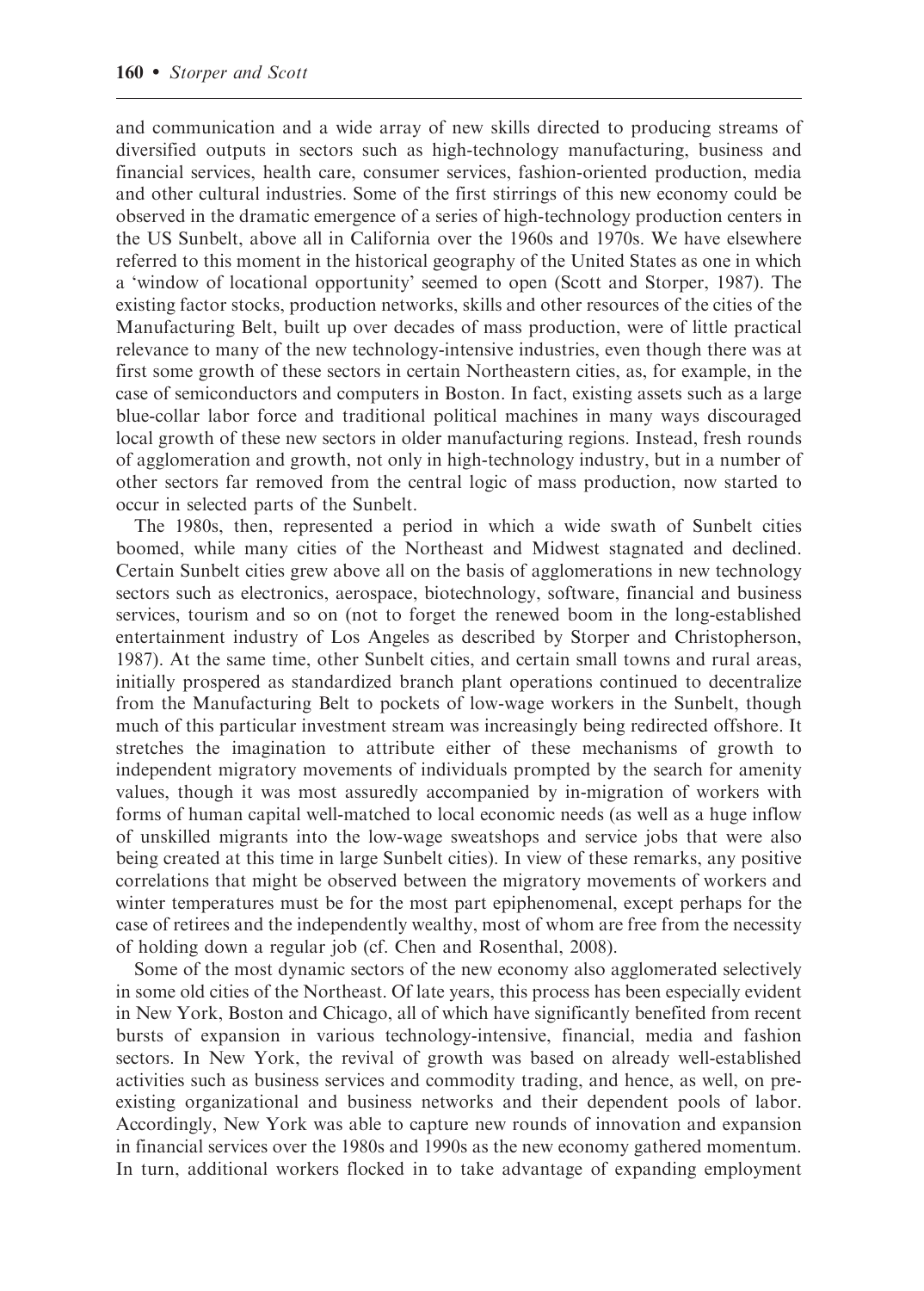opportunities, and the increasing income from this process certainly generated surging demand for amenities such as high-grade restaurants and cultural services. New York has recovered to a remarkable extent from its dilapidated state in the mid-1970s, but migration to amenities has not been the principal driver of this transformation. Rather, it was the restructuring of the local economy, aided by digital technologies, trade liberalization and financial globalization that promoted the basic economic turnaround of New York.<sup>4</sup> In a similar manner, the recent expansion of restaurants and cultural attractions in London, and the upscaling of many of its formerly neglected neighborhoods, has certainly been a consequence of major injections of income due to the expansion of the financial services industry. Thus, rather than denying the role of amenities, our theory argues that they are an intermediate outcome in a larger causal sequence.

# 5. Human capital, 'creativity' and urban growth

Despite our earlier critique of analytical approaches based on the notion of revealed preferences, we do not propose to plunge into the opposite error of claiming that individual locational choices have no role in collectively shaping urban growth. Many individuals unquestionably have strong preferences for warm winters or upscale urban amenities or certain kinds of social diversity, and they are frequently prepared to act on the basis of these preferences. The point, however, is that while human actions always shift patterns of opportunities, they are also always played out in the context of preexisting sets of opportunities, as well as in the context of many intertwined preferences within the consciousness of any given individual. Among the preferences in addition to those for amenities—generally construed—that play a role in individuals' locational decisions we must surely count those for relevant employment and remuneration. Better yet, and in the language of neoclassical theory itself, any utility-maximizing calculation must always be subject to feasibility constraints, which in the present instance includes the need to keep body and soul together. In other words, most migrants—unless they enjoy a private income or are able to capitalize on some purely personal talent that can be practiced anywhere—are unlikely to be able to move in significant numbers from one location to another unless relevant employment opportunities are actually or potentially available.

As we have written, accelerated urban growth in the Sunbelt was not unleashed by warm winters acting through the medium of individual tastes and preferences, but rather by the profound economic restructuring of the Manufacturing Belt, and then, more importantly, the emergence of major new growth centers at Sunbelt locations relatively untainted by older forms of industrial development and working-class norms of job performance and labor organization. Once strong processes of development started to emerge at different places in the Sunbelt in this manner, the way now became clear through preferential sorting for many individuals to act upon a desire for warm winters, though it is no doubt the case that many others with no distinct preferences in

<sup>4</sup> Glaeser (2005c) writes about New York's resurgence by referring to it as a knowledge crossroads over many cycles of economic development in the context of technological change, but makes little reference to the organizational and locational dynamics of production systems involved in specific forms of knowledge production.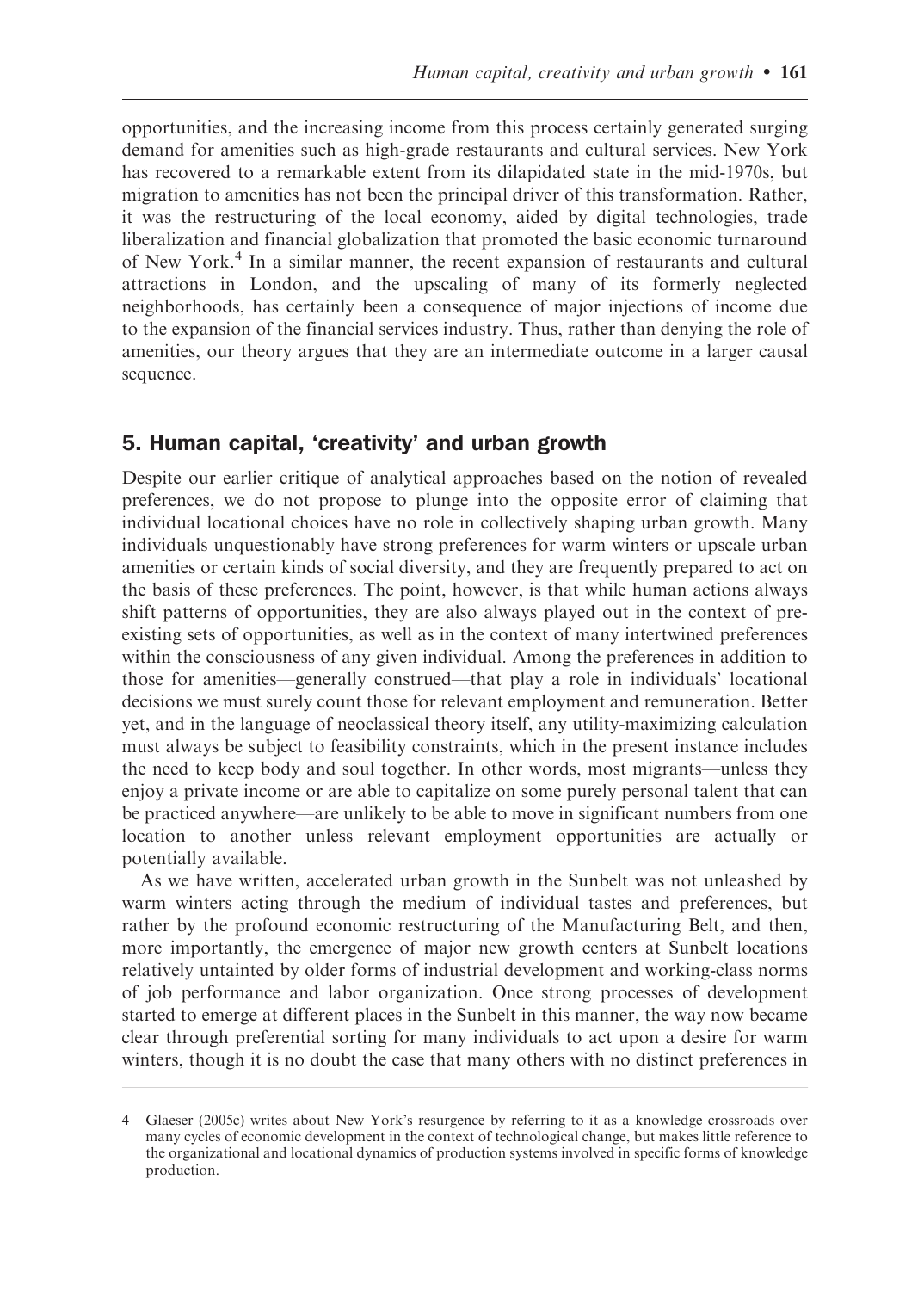this regard (perhaps even an aversion) have also been drawn into the region's orbit of economic opportunities. The urban environment, in short, offers a structured set of intertwined benefits and costs, and as a result, the preferential selection of certain subsets means that we automatically gain others, whether we want them or not (Storper and Manville, 2006). In any event, inflows of people certainly made Sunbelt places more attractive for new firms, which in turn attracted more inflows of people, and so on, in repeating rounds of circular and cumulative causation. This process, however, does not proceed ad infinitum, for it depends ultimately on the central driving force of the production system. Thus, crises of growth occur in regions, not because available inflows of people cease, but because the supply of jobs dries up, whether because of internal or external factors. It follows that correlations of population growth with the observed hedonic attributes of places cannot provide us with the tools for working out a plausible explanation of the causes of development at these places in the past, nor—as we shall see—for effectively manipulating the levers of their future expansion.

We should add that members of the so-called 'creative class', i.e. individuals endowed with high levels of human capital are no doubt especially unlikely to shift location in the absence of relevant employment opportunities (which is not the same as saying that they are relatively immobile). These are individuals who have by definition invested considerable resources and time in acquiring know-how, skills and qualifications, and they are presumably unwilling to dissipate their investments in this respect by moving to places where their personal assets are systematically at risk or undervalued in the local job market. Such individuals typically choose to locate on the basis of some sort of structured match between their talents and the forms of economic specialization and labor demand to be found in the places where they eventually settle. By the same token, there can be no reason to suppose that Silicon Valley, Hollywood, or the City of London came into being because massive numbers of the creative class located there in advance of clusters of firms in semiconductors, film-making or finance, respectively. There were certainly a few small innovative firms and their employees in Silicon Valley in the 1950s and 1960s, just as there was a small cluster of temporary studios and associated workers in Los Angeles some time between 1905 and 1915 (Scott, 2005). In neither place was there anything that could be identified as a future labor force of computer engineers or movie-makers seeking, say, tolerance or even interaction with other individuals like them. Additional semiconductor engineers subsequently gravitated to Silicon Valley, would-be actors and directors to Hollywood, and financial analysts to London because that is where their talents could be effectively deployed and rewarded in growing specialized clusters. Moreover, in all these cases, much human capital has also no doubt been endogenously created via the acquisition of agglomeration-specific experience (learning by doing, career ladders), as well as by education and training programs that themselves evolve in response to the demands of local production systems.

These remarks lead on to one last major point about the contemporary urban economy, and, concomitantly, about the rise of so-called creative cities. We acknowledge that cities are frequently intense foci of creativity in the sense that they are places that periodically generate technological innovations and economically useful knowledge, as well as new trends, sensibilities, fashions, perceptions and movements (Hall, 1998). Moreover, the dense many-sided human interactions of cities make possible historically and geographically specific forms of learning and innovation. Thus, in Detroit in the mid-20th century, enormous amounts of creative energy were invested in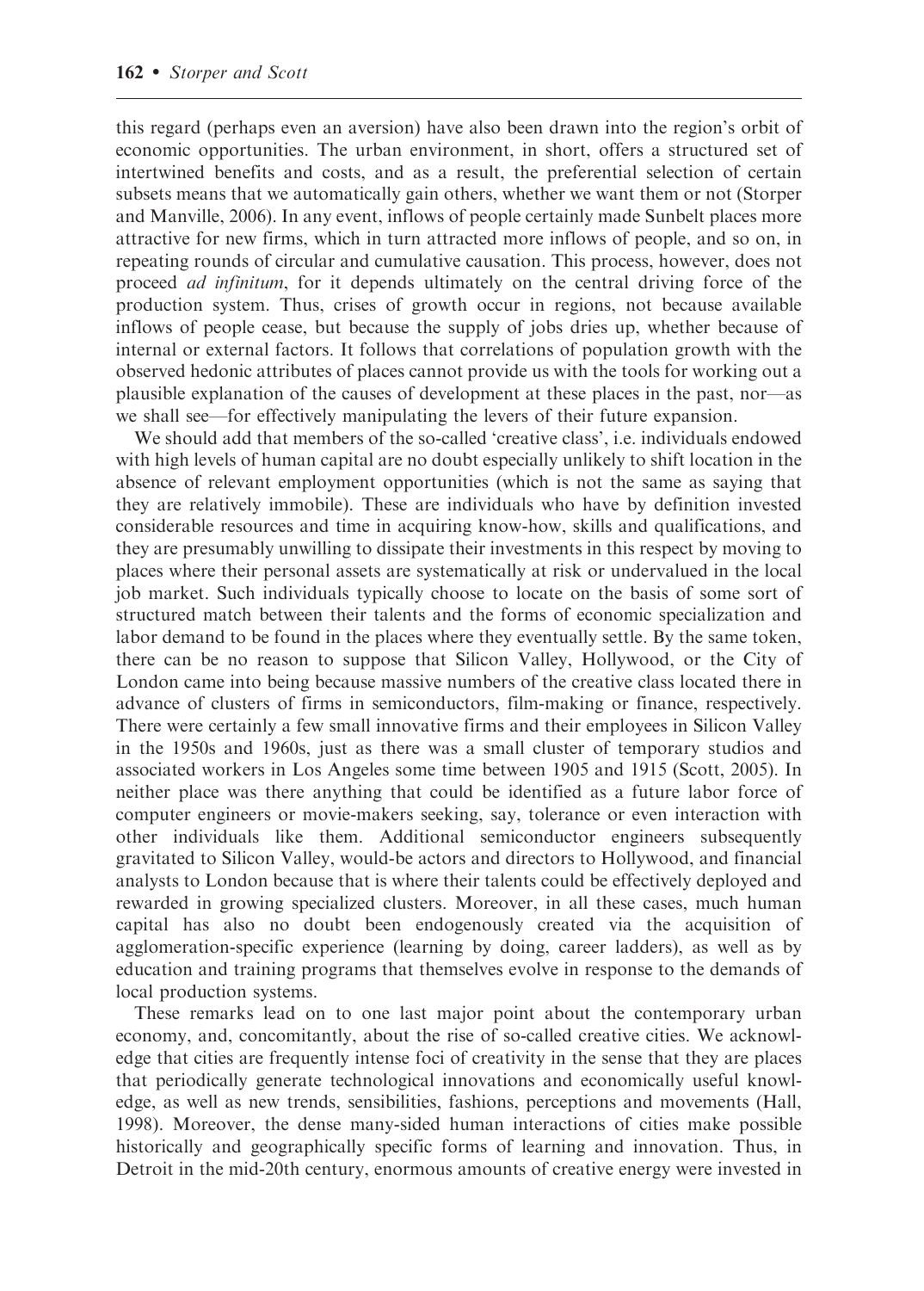mechanical inventions as applied to the car industry, just as in Hollywood in the 1920s and 1930s much innovative labor was invested in improving technologies of cinematography as well as in the development of story-telling conventions, acting styles, photographic techniques and cinematographic practices, and so on. In short, innovations in urban areas typically bear a structured relationship to local forms of economic specialization, whether these be semiconductor engineering, hedge fund operations, fashion design or the commercialization of human experiences. They can also result from selective forms of cross-fertilization among cognate domains of activity, as among fashion, design, the arts and media. The literature on regional innovation systems has, along these lines, demonstrated the existence of many specific sectoral, technological or institutional channels of knowledge spillover and innovative interaction (Acs, 1992; Jaffe et al., 1993; Feldman, 1994; Currid, 2006; Scott, 2006).

Thus, as the new economy emerged after the 1980s, based largely on technology-, design- and service-intensive sectors, it generated a new division of labor, with a much greater role for cognitive skills than in the previous post-war period (cf. Levy and Murnane, 2004). These developments in turn have been accompanied by new rounds of creativity and innovation in activities like management, finance, consumer relations, cultural and symbolic conception, and so on, and much of this innovation has occurred in their agglomerated urban productive centers. Like urban growth itself, these different innovative impulses cannot be accounted for simply by invoking the naked power of human capital, even though specific kinds of human capital and individual talent are essential for their materialization. Rather, they are embedded in wider social processes that channel their energies into substantive outlets, and that give them opportunities for concrete expression. By the same token there can be no sustainable argument in favor of the view that gathering members of the creative class together in one place will in and of itself transform that place into a creative city. These broad remarks are reflected in the contemporary urban hierarchy where many non-routine, highly skilled labor-intensive tasks in the division of labor—those most closely related to innovation—locate in major metropolitan areas, while routinized and capital-intensive operations are increasingly being relegated to smaller cities and low-wage countries (Scott, 2008).

### 6. Implications for research and urban policy agendas

Many of the ideas about amenities, consumer cities, entertainment machines, and the creative class that we have outlined above are being increasingly invoked to justify certain types of urban policies and to de-emphasize others (see, for example, Florida, 2003, 2004, 2005; Glaeser, 2005a). All of them explicitly claim that strategies to provide amenities will raise rates of growth and per capita incomes. Glaeser (2005a) specifically recommends that policy-makers focus on investments in K-12 education, low tax rates, crime reduction and new housing development as ways of luring the highly skilled into particular cities; Florida advocates building 'diverse, tolerant communities'; and Clark stresses the importance of facilities that provide amusement and distraction. All of these things may be worthwhile in and of themselves, but for all the reasons laid out above, they are unlikely to have purely autonomous effects on urban growth or per capita income.

Our analysis has identified three principal deficiencies of these theories that render them particularly suspect as foundations for policy formulation. First, they fail to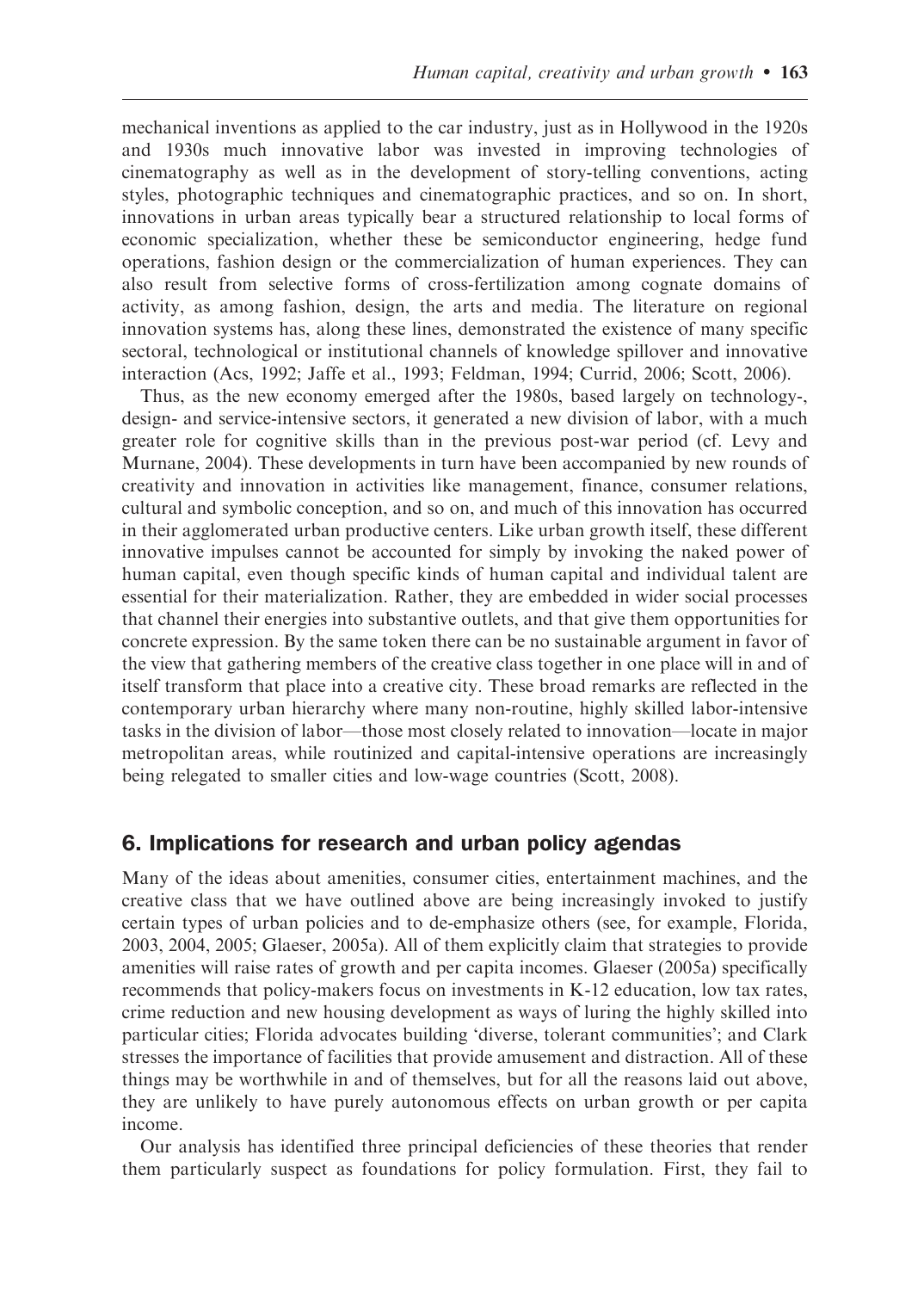pinpoint the basic sources of urban dynamism, which lie in the selective geographical matching of productive resources, skills and institutions of coordination. Second, and concomitantly, they mistakenly identify amenities as significant drivers of urban growth. Third, they are silent on the critical issue of the differentiated path-dependent trajectories of urban systems, and so they radically depreciate the intertwined limitations (through localized lock in) and opportunities (through collective readjustment of accumulated assets) that policy-makers must take into account in seeking to guide future developments. In a nutshell, recourse to amenities-based theories as a guiding principle for urban growth policy is ill-advised because these theories manifestly fail to address the basic issues of building, sustaining and transforming regional ensembles of production activities and their attendant local labor markets. We have written at length elsewhere about the kinds of policy measures that we believe can contribute significantly to these goals (Storper and Scott, 1995). Our overall approach to these issues revolves around the central need to shore up agglomeration economies in both the static and dynamic sense, which entails, in turn, collective action to internalize externalities, to build effective norms of economic interdependence, and to avoid adverse path selection. Thus, detailed attention must be paid to actual and potential failures of the critical machinery of the urban production system as it is embodied above all in inter-firm networks, local labor markets and regional innovation processes. There can be no boilerplate approaches to the resolution of these failures, and each case needs to be treated with all due respect to its historical, geographical and sectoral specificity. Thus, policies directed to the upgrading of local productive forces need to be framed in relation to where we start in regard to productive capabilities, the availability of relevant factor supplies, and institutional arrangements in relation to wider economic conditions.

There are, then, strong reasons for believing that policy frameworks derived from the research that we have criticized here will in all likelihood be ineffective if not counterproductive. But the potentially negative influence of these frameworks on urban policy agendas also go well beyond local economic development issues in the narrow sense (cf. Jones and Baumgartner, 2005). The emerging new economy in major cities has been associated with a deepening divide between a privileged upper stratum of professional, managerial, scientific, technical and other highly qualified workers on the one side, and a mass of low-wage workers—often immigrant and undocumented—on the other side. The latter workers are not simply a minor side-effect of the new economy or an accidental adjunct to the creative class. Rather, high-wage and low-wage workers are strongly complementary to one another in this new economy (Levy and Murnane, 2004; Malanga, 2004; Autor, Katz and Kearny, 2008). The low-wage segment of the labor market is itself one of the critical foundations of urban life today and hence of current patterns of growth, not only because workers in this segment carry out basic production activities such as electronics assembly or garment making, but also because this is the sphere of the janitors, security guards, transport workers, short-order cooks, child-minders and so on, who maintain the networks, infrastructures and services that help to keep the entire urban system in operation. The economic and social predicaments that flow from this kind of labor market segmentation are especially evident in large, economically dynamic metropolitan areas today, and this state of affairs is often expressed in a tense political milieu marked by collisions over social and economic opportunity, the quality of citizenship and political participation, schools, the environment, and neighborhoods. The resulting tensions occasionally explode in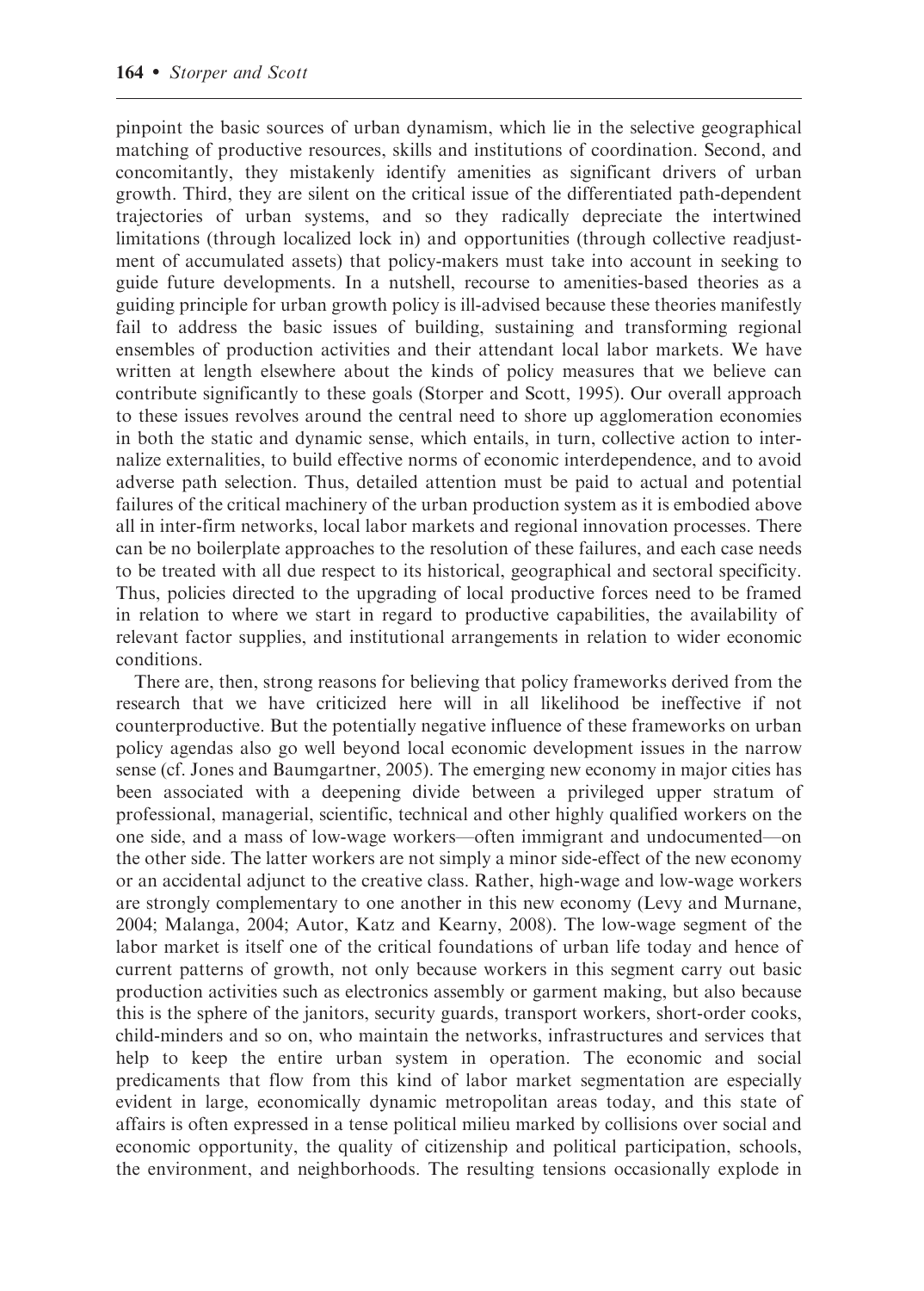outbreaks of violence and social disorder such as the Los Angeles riots of 1992 and the widespread disturbances in Paris toward the end of 2005. The literature criticized in this article points directly and indirectly to policy advocacies focused on investment in upscale amenities, prestigious urban image creation and programs calculated to appeal primarily to highly educated and high-income individuals. Taken together, these advocacies largely ignore the urban economic and social divide, and, in practice, may well contribute to its exacerbation.

As we noted at the outset, urban growth is a complex enigma for social science. It is certainly bound up in various ways with the exercise of individual preferences, but equally certainly, it cannot be reduced in essence to these preferences (much less to preferences for amenities), for we can only derive human action out of preferences in the context of their reflexive relations to the wider dynamics that shape the concrete opportunities for and limits on behavior. In the matter of urban growth, this means that we need to take very seriously indeed the logic and dynamics of economic activity, and especially of locally agglomerated systems of production and work. Research that seeks to understand this enigma requires theories, modeling strategies, and use of evidence that can seize its practical complexities and hence generate meaningful advice for policy-makers.

### Acknowledgement

This research was supported by The John Randolph Haynes and Dora Haynes Foundation and by the National Science Foundation under grant number BCS 0749038.

### References

- Acs, Z. (2002) Innovation and the Growth of Cities. Cheltenham: Edward Elgar.
- Arthur, B. (1990) Silicon Valley locational clusters: when do increasing returns imply monopoly? Mathematical Social Science, 19: 235–251.
- Autor, D.H., Katz, L. F., Kearney, M. S. (2008) Trends in U. S. Wage Inequality: Re-assessing the Revisionists. Review of Economics and Statistics, 90: 300–323.
- Bishop, B. (2008) The Big Sort: Why the Clustering of Like-Minded America is Tearing us Apart. Boston: Houghton-Mifflin.
- Chen, Y. and Rosenthal, S. S. (2008) Local amenities and life cycle migration: Do people move for jobs or fun? Journal of Urban Economics, 64: 519–537.
- Clark, T. N., Lloyd, R., Wong, K. K., Jain, P. (2002) Amenities drive urban growth. Journal of Urban Affairs, 24: 493–515.
- Currid, E. (2006) The Warhol Economy: How fashion, art and design transformed New York's Economy. Princeton: Princeton University Press.
- Donegan, M., Drucker, J., Goldstein, H., Lowe, N., Malizia, E. (2008) Which indicators explain metropolitan economic performance best? Traditional or creative class. Journal of the American Planning Association, 74: 180–195.
- Feldman, M. (1994) The Geography of Innovation. Boston: Kluwer.
- Feldman, M. and Braunerhjelm, P. (2006) The genesis of industrial clusters. In P. Braunerhjelm and M. Feldman (eds) Cluster Genesis: Technology-Based Industrial Development, pp. 1–13. Oxford: Oxford University Press.
- Florida, R. (2002) The economic geography of talent. Annals of the Association of American Geographers, 92: 743–755.
- Florida, R. (2003) The Rise of the Creative Class. New York: Basic Books.
- Florida, R. (2004) Cities and the Creative Class. London: Routledge.
- Florida, R. (2005) The Flight of the Creative Class. New York: Harper Collins.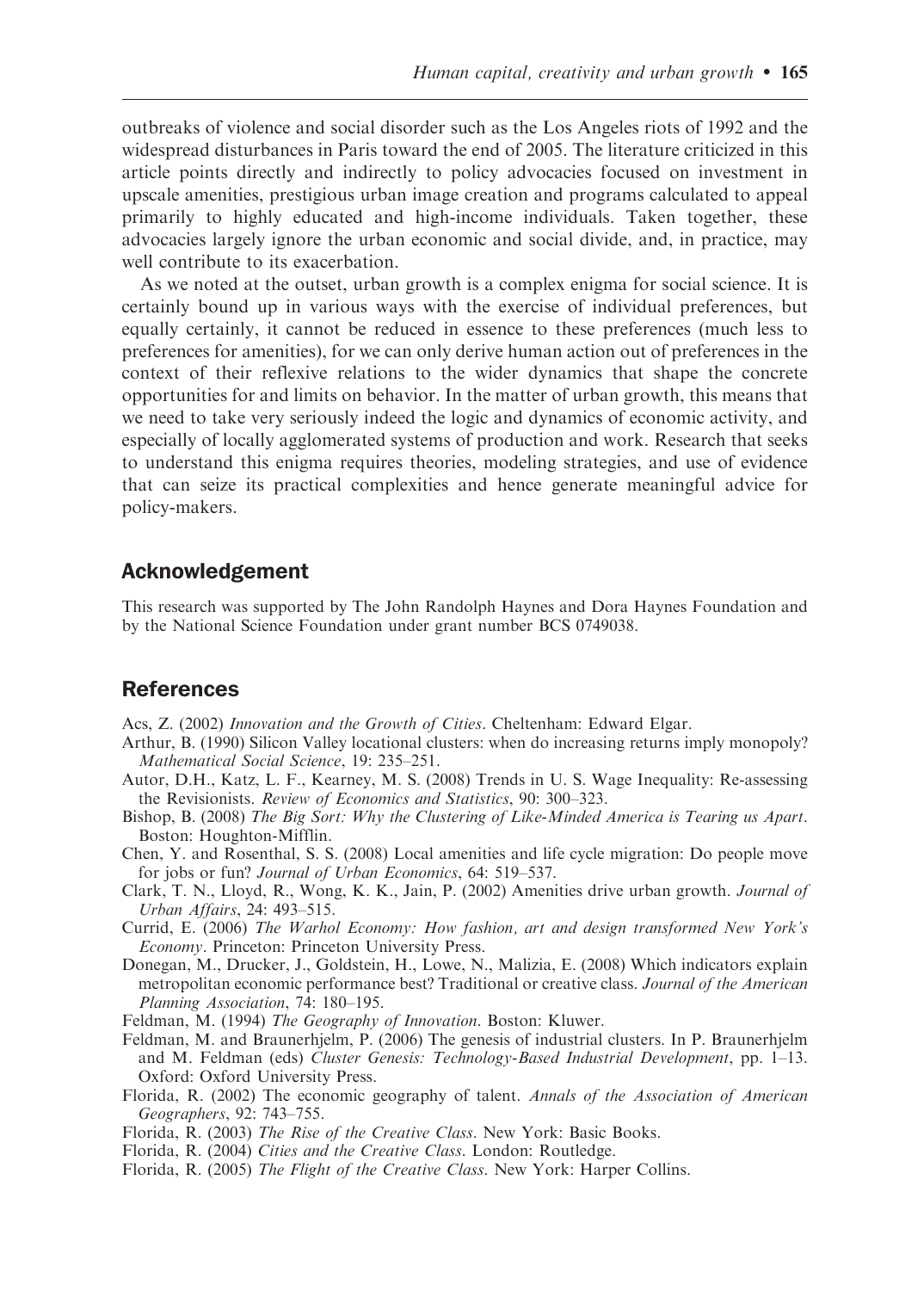- Fujita, M., Krugman, P., Venables, A. (1999) The Spatial Economy: Cities, Regions and International Trade. Cambridge, MA: MIT Press.
- Glaeser, E. L. (1999) Learning in Cities. NBER Working Paper 6271, Cambridge, MA.
- Glaeser, E. L. (2005a) Smart Growth: Education, Skilled Workers and the Future of Cold-Weather Cities. Cambridge, MA: Harvard University, Kennedy School, Policy Brief PB-2005-1.
- Glaeser, E. L. (2005b) Review of Richard Florida's the rise of the creative class. Regional Science and Urban Economics, 35: 593–596.
- Glaeser, E. L. (2005c). Urban Colossus: Why is New York America's Largest City. NBER Working Paper 11398, Cambridge, MA.
- Glaeser, E. L. and Berry, C. (2005) The divergence of human capital levels across cities. Papers in Regional Science, 84: 407–444.
- Glaeser, E. L. and Gottlieb, J. D. (2006) Urban Resurgence and the Consumer City. Harvard Institute of Economic Research Discussion Paper 2109, Cambridge, MA.
- Glaeser, E. L., Gyourko, J., Saks, R. (2006) Urban growth and housing supply. Journal of Economic Geography, 6: 71–89.
- Glaeser, E. L., Kallal, H. D., Scheinkman, J. A., Shleifer, A. (1992) Growth in cities. Journal of Political Economy, 100: 1126–1152.
- Glaeser, E. L. and Kohlhase, J. (2004) Cities, regions and the decline of transport costs. *Papers in* Regional Science, 83: 197–228.
- Glaeser, E. L., Kolko, J., Saiz, A. (2001) Consumer city. Journal of Economic Geography, 1: 27–50.
- Glaeser, E. L. and Maré, D. C. (2001) Cities and skills. Journal of Labor Economics, 19: 316–342.
- Glaeser, E. L. and Shapiro, J. (2003) Urban growth in the 1990s: is city living back? Journal of Regional Science, 43: 139–165.
- Glaeser, E. L. and Tobio, K. (2007) The Rise of the Sunbelt. NBER Working Paper 13071, Cambridge, MA.
- Hall, P. (1998) Cities in Civilization. New York: Pantheon.
- Hirschmann, A. O. (1958) The Strategy of Economic Development. New Haven: Yale University Press.
- Jacobs, J. (1969) The Economy of Cities. New York: Random House.
- Jaffe, A., Trajtenberg, M., Henderson, R. (1993) Geographic localization of knowledge spillovers as evidenced by patent citations. Quarterly Journal of Economics, 108: 577–598.
- Jones, C. (2004) Growth and Ideas. NBER, Working Paper 10767, Cambridge, MA.
- Jones, B. D. and Baumgartner, F. R. (2005) The Politics of Attention: How Government Prioritizes Problems. Chicago: University of Chicago Press.
- Kim, S. (1995) Expansion of markets and the geographic distribution of economic activities: the trends in US regional manufacturing structure, 1860-1987. Quarterly Journal of Economics, 110: 881–908.
- Kim, S. and Margo, R. A. (2004) Historical perspectives on US economic geography. In J. V. Henderson and J.-F. Thisse (eds) Handbook of Regional and Urban Economics, Volume 4, Cities and Geography, pp. 2981–3019. Amsterdam: Elsevier.
- Knudsen, B., Florida, R., Stolarick, K., Gates, G. (2008) Density and creativity in US Regions. Annals of the Association of American Geographers, 98: 461–478.
- Krugman, P. (1991) Cites and Geography, Geography and Trade. Leuven, Belgium: Leuven University Press.
- Levy, F. and Murnane, R. J. (2004) The New Division of Labor. Princeton: Princeton University Press.
- Lucas, R. (1988) On the mechanics of economic development. Journal of Monetary Economics, 22: 3–42.
- Lundvall, B.-A. (1992) National Systems of Innovation: Toward a theory of Innovation and Interactive Learning. London: Frances Pinter.
- Macpherson, C. B. (1964) The Political Theory of Possessive Individualism: Hobbes to Locke. Oxford: Oxford University Press.
- Malanga, S. (2004) The curse of the creative class. City Journal, 14: 36–45.
- Mazek, W. F. and Chang, J. (1972) The chicken or egg fowl-up in migration: a comment. Southern Economic Journal, 39: 133–139.
- Muth, R. F. (1971) Migration chicken or egg. Southern Economic Journal, 37: 295–306.